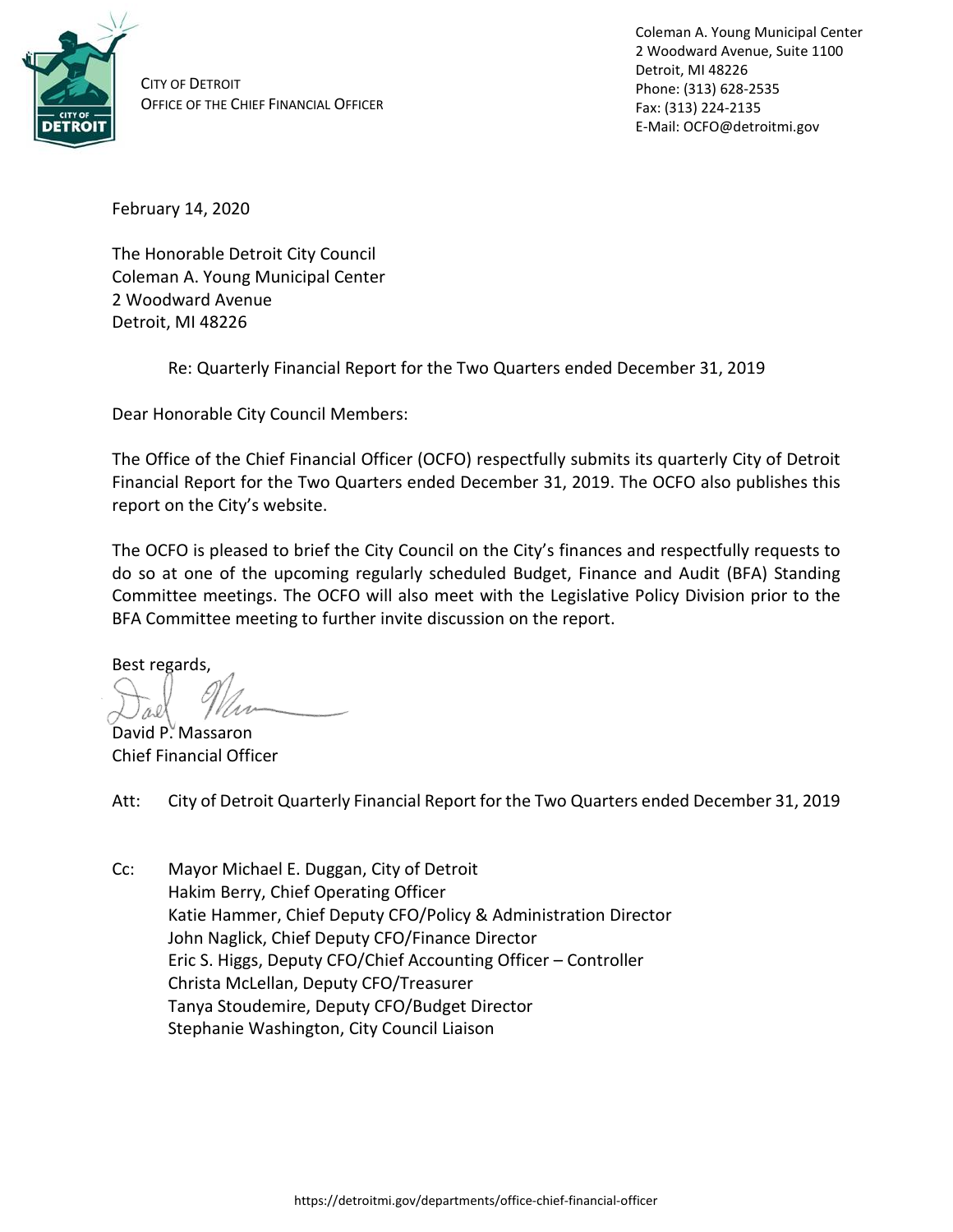

# Q2 FY 2020 Financial Report

### For the 2 Quarters ended December 31, 2019

Office of the Chief Financial Officer

Submitted on February 14, 2020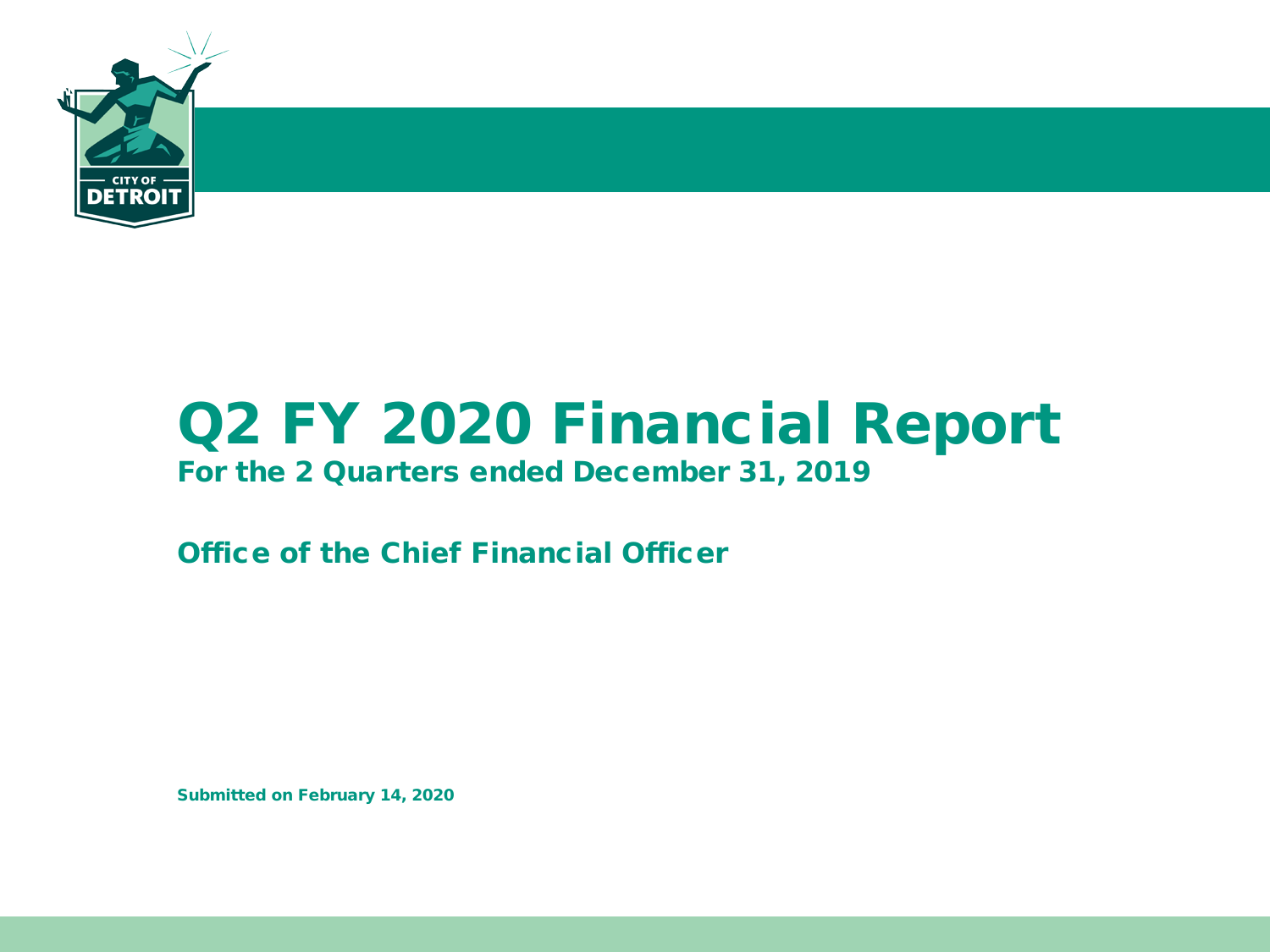

## **Table of Contents**

|                               | Page(s)    |
|-------------------------------|------------|
| <b>Property Tax Report</b>    | 2          |
| Investments                   | 3          |
| <b>Pension Payments</b>       |            |
| <b>Debt Service</b>           | 5          |
| <b>Appendix: Debt Details</b> | $1A - 16A$ |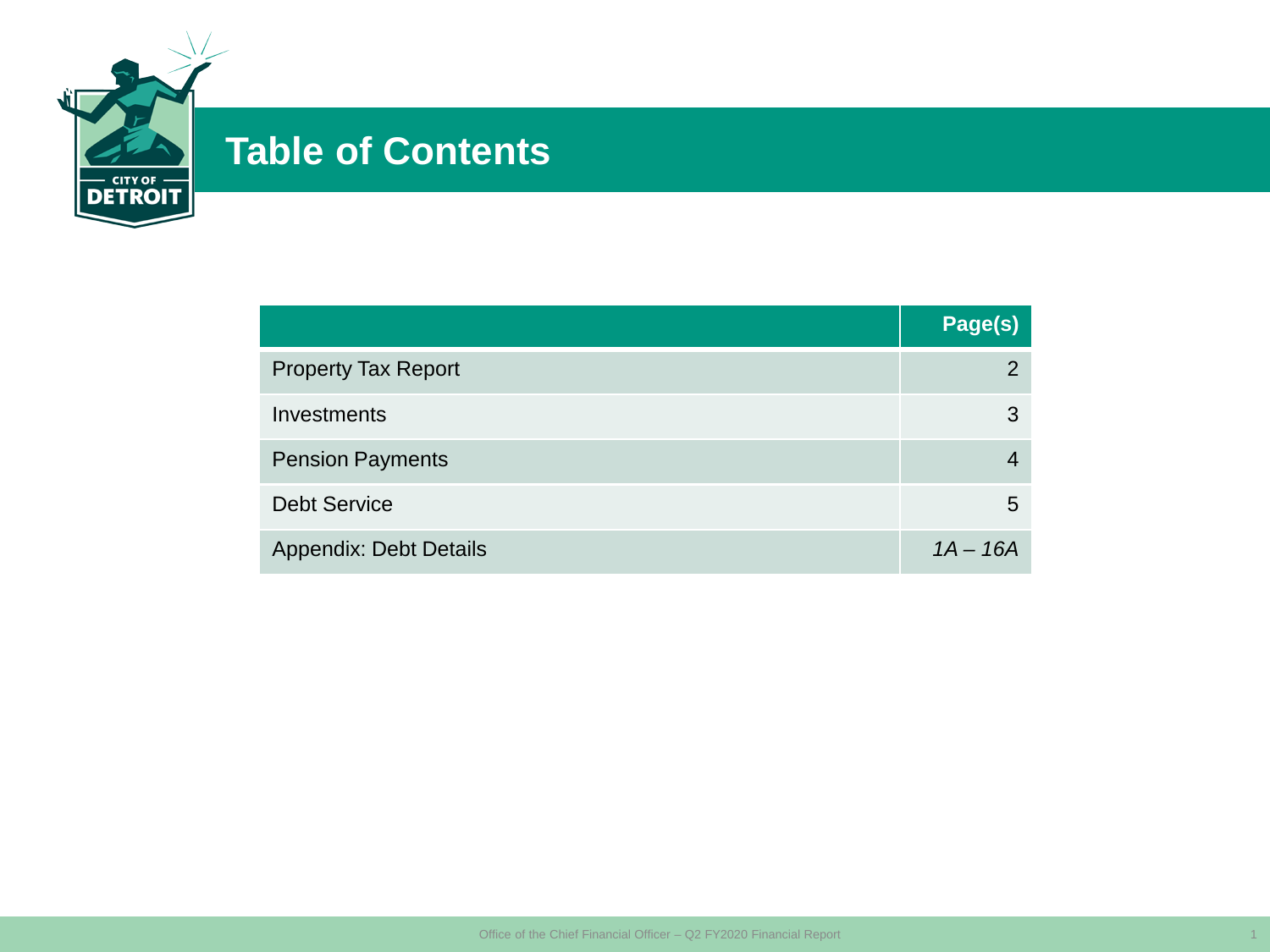

## **Property Tax Report**

**City of Detroit Property Tax Report for the Two Quarters ended December 31, 2019** (unaudited)

|                                                                     |  | FY 2020 (Tax Year 2019) |   |                                             |             | FY 2019 (Tax Year 2018) |                                            |    |                            |                        |  |  |  |  |  |
|---------------------------------------------------------------------|--|-------------------------|---|---------------------------------------------|-------------|-------------------------|--------------------------------------------|----|----------------------------|------------------------|--|--|--|--|--|
| <b>Adjusted Tax</b><br>Roll <sup>(1)</sup><br><b>Property Class</b> |  |                         |   | Collections $(1)$<br><b>Collection Rate</b> |             |                         | <b>Adjusted Tax</b><br>Roll <sup>(1)</sup> |    | Collections <sup>(1)</sup> | <b>Collection Rate</b> |  |  |  |  |  |
| Commercial                                                          |  | 94.0                    | S | 57.8                                        | $61.5\%$ \$ |                         | 84.0                                       | £. | 52.7                       | 62.8%                  |  |  |  |  |  |
| <b>Industrial</b>                                                   |  | 20.8                    |   | 13.3                                        | 63.8%       |                         | 21.3                                       |    | 13.1                       | 61.6%                  |  |  |  |  |  |
| <b>Residential</b>                                                  |  | 76.8                    |   | 37.7                                        | 49.1%       |                         | 68.4                                       |    | 32.8                       | 48.0%                  |  |  |  |  |  |
| <b>Utility</b>                                                      |  | 18.5                    |   | 9.3                                         | 50.1%       |                         | 15.6                                       |    | 7.8                        | 50.1%                  |  |  |  |  |  |
| Total                                                               |  | 210.0                   |   | 118.0                                       | $56.2\%$ \$ |                         | 189.3                                      |    | 106.5                      | 56.2%                  |  |  |  |  |  |

<sup>1</sup> Gross collection amounts and include operating, debt service and library levies.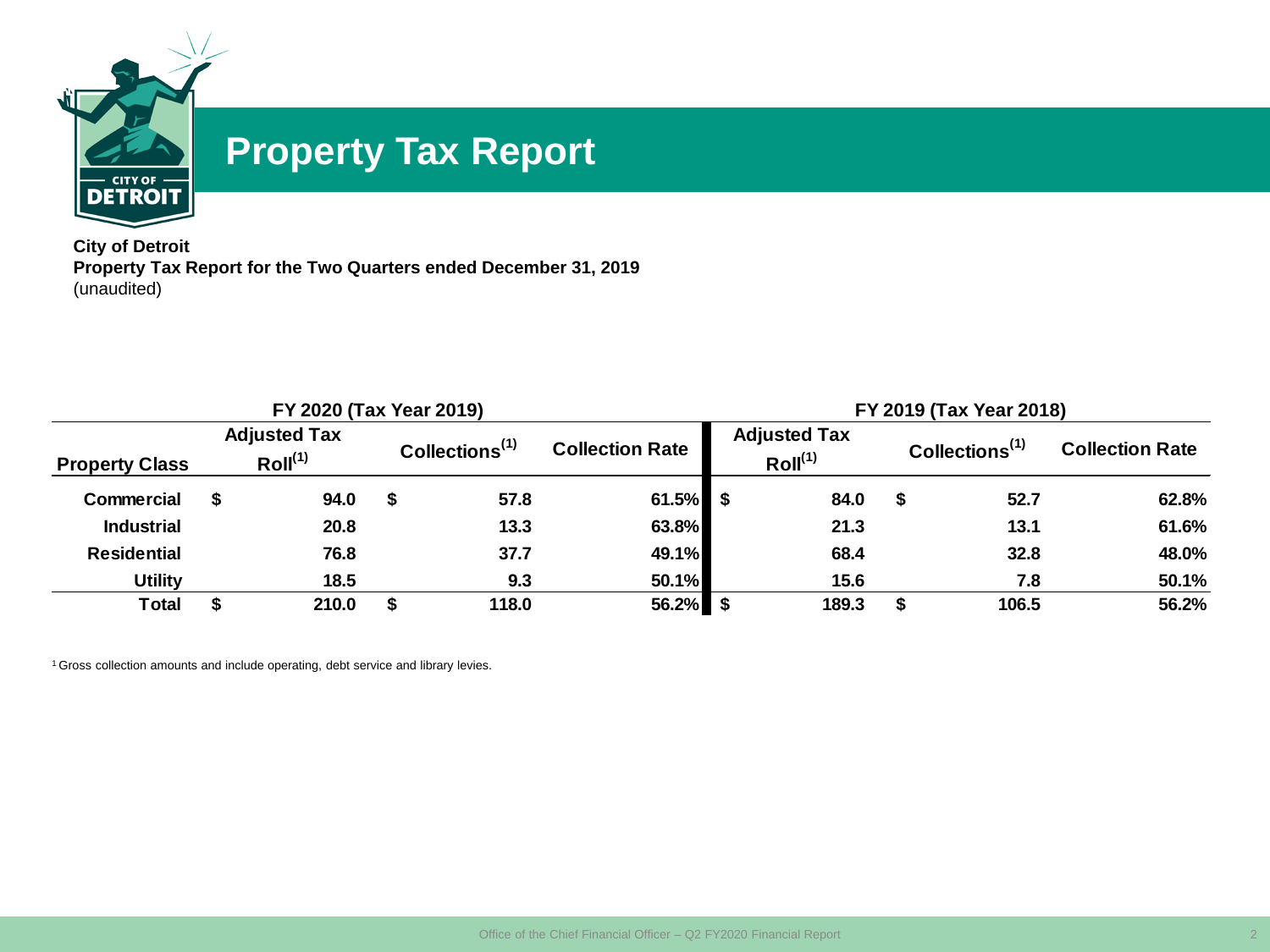

# **Investment Portfolio Summary**

### **(Q2 FY 2020)**

| <b>Common Cash</b>               | Par Value        | <b>Market Value</b> | <b>Book Value</b> | % of Portfolio | <b>Days to Maturity</b> |
|----------------------------------|------------------|---------------------|-------------------|----------------|-------------------------|
| <b>Certificates of Deposit</b>   | 151,875,617.20   | 151,875,617.20      | 151,875,617.20    | 49.00%         | 147                     |
| LGIP                             | 26,822,976.31    | 26,822,976.31       | 26,822,976.31     | 9.00%          | $\mathbf{1}$            |
| <b>Demand Deposits</b>           | 64,381,729.48    | 64,381,729.48       | 64,381,729.48     | 20.00%         | $\mathbf{1}$            |
| Municipal Money Market           | 67,129,973.76    | 67,129,973.76       | 67,129,973.76     | 22.00%         | $\mathbf{1}$            |
|                                  | \$310,210,296.75 | \$310,210,296.75    | \$310,210,296.75  | 100.00%        | 72                      |
| <b>Total Earnings</b>            | \$3,571,245.46   |                     |                   |                |                         |
| <b>Effective Rate of Return</b>  | 2.18%            |                     |                   |                |                         |
| <b>Self Insurance Escrow</b>     | <b>Par Value</b> | <b>Market Value</b> | <b>Book Value</b> | % of Portfolio | <b>Days to Maturity</b> |
| <b>Trustee Money Markets</b>     | 19,033,488.95    | 19,033,488.95       | 19,033,488.95     | 100.00%        | $\overline{1}$          |
|                                  | \$19,033,488.95  | \$19,033,488.95     | \$19,033,488.95   | 100.00%        | $\mathbf{1}$            |
| <b>Total Earnings</b>            | \$184,224.09     |                     |                   |                |                         |
| <b>Effective Rate of Return</b>  | 1.48%            |                     |                   |                |                         |
|                                  |                  |                     |                   |                |                         |
| <b>Debt Service</b>              | Par Value        | <b>Market Value</b> | <b>Book Value</b> | % of Portfolio | <b>Days to Maturity</b> |
| <b>Trustee Money Markets</b>     | 87,305,610.01    | 87,305,610.01       | 87,305,610.01     | 100.00%        | 1                       |
|                                  | \$87,305,610.01  | \$87,305,610.01     | \$87,305,610.01   | 100.00%        | $\mathbf{1}$            |
| <b>Total Earnings</b>            | \$849,221.07     |                     |                   |                |                         |
| <b>Effective Rate of Return</b>  | 1.43%            |                     |                   |                |                         |
| <b>Bond Proceeds</b>             | Par Value        | <b>Market Value</b> | <b>Book Value</b> | % of Portfolio | <b>Days to Maturity</b> |
| LGIP                             | 82,089,371.98    | 82,089,371.98       | 82,089,371.98     | 38.00%         | $\mathbf{1}$            |
| <b>Trustee Money Markets</b>     | 133,789,549.76   | 133,789,549.76      | 133,789,549.76    | 62.00%         | 1                       |
|                                  | \$215,878,921.74 | \$215,878,921.74    | \$215,878,921.74  | 100.00%        | $\overline{1}$          |
| <b>Total Earnings</b>            | \$2,127,195.51   |                     |                   |                |                         |
| <b>Effective Rate of Return</b>  | 1.54%            |                     |                   |                |                         |
| DPW                              | Par Value        | <b>Market Value</b> | <b>Book Value</b> | % of Portfolio | <b>Days to Maturity</b> |
| LGIP                             | 34,166,393.58    | 34,166,393.58       | 34, 166, 393.58   | 100.00%        | 1                       |
|                                  | \$34,166,393.58  | \$34,166,393.58     | \$34,166,393.58   | 100.00%        | $\overline{1}$          |
| <b>Total Earnings</b>            | \$166,393.58     |                     |                   |                |                         |
| <b>Effective Rate of Return</b>  | 1.82%            |                     |                   |                |                         |
| Reserve                          | Par Value        | <b>Market Value</b> | <b>Book Value</b> | % of Portfolio | <b>Days to Maturity</b> |
| <b>Certificates of Deposit</b>   | 56,923,842.60    | 56,933,542.60       | 56,923,842.60     | 49.00%         | 319                     |
| <b>Federal Agency Securities</b> | 44,995,000.00    | 44,976,561.40       | 44,995,000.00     | 38.00%         | 268                     |
| <b>Trustee Money Markets</b>     | 15,200,075.69    | 15,200,075.69       | 15,200,075.69     | 13.00%         | $\mathbf{1}$            |
|                                  | \$117,118,918.29 | \$117,110,179.69    | \$117,118,918.29  | 100.00%        | 258                     |
| <b>Total Earnings</b>            | \$927,207.68     |                     |                   |                |                         |
| <b>Effective Rate of Return</b>  | 1.95%            |                     |                   |                |                         |
| <b>Retiree Protection Trust</b>  | <b>Par Value</b> | <b>Market Value</b> | <b>Book Value</b> | % of Portfolio | Days to Maturity        |
| <b>Trustee Money Markets</b>     | 176,301,014.76   | 176,301,014.76      | 176,301,014.76    | 100.00%        | $\mathbf{1}$            |
|                                  | \$176,301,014.76 | \$176,301,014.76    | \$176,301,014.76  | 100.00%        | $\mathbf{1}$            |
|                                  |                  |                     |                   |                |                         |
| <b>Total Earnings</b>            | \$1,760,689.58   |                     |                   |                |                         |
| <b>Effective Rate of Return</b>  | 2.06%            |                     |                   |                |                         |
| <b>Total Earnings</b>            | \$9,586,176.97   |                     |                   |                |                         |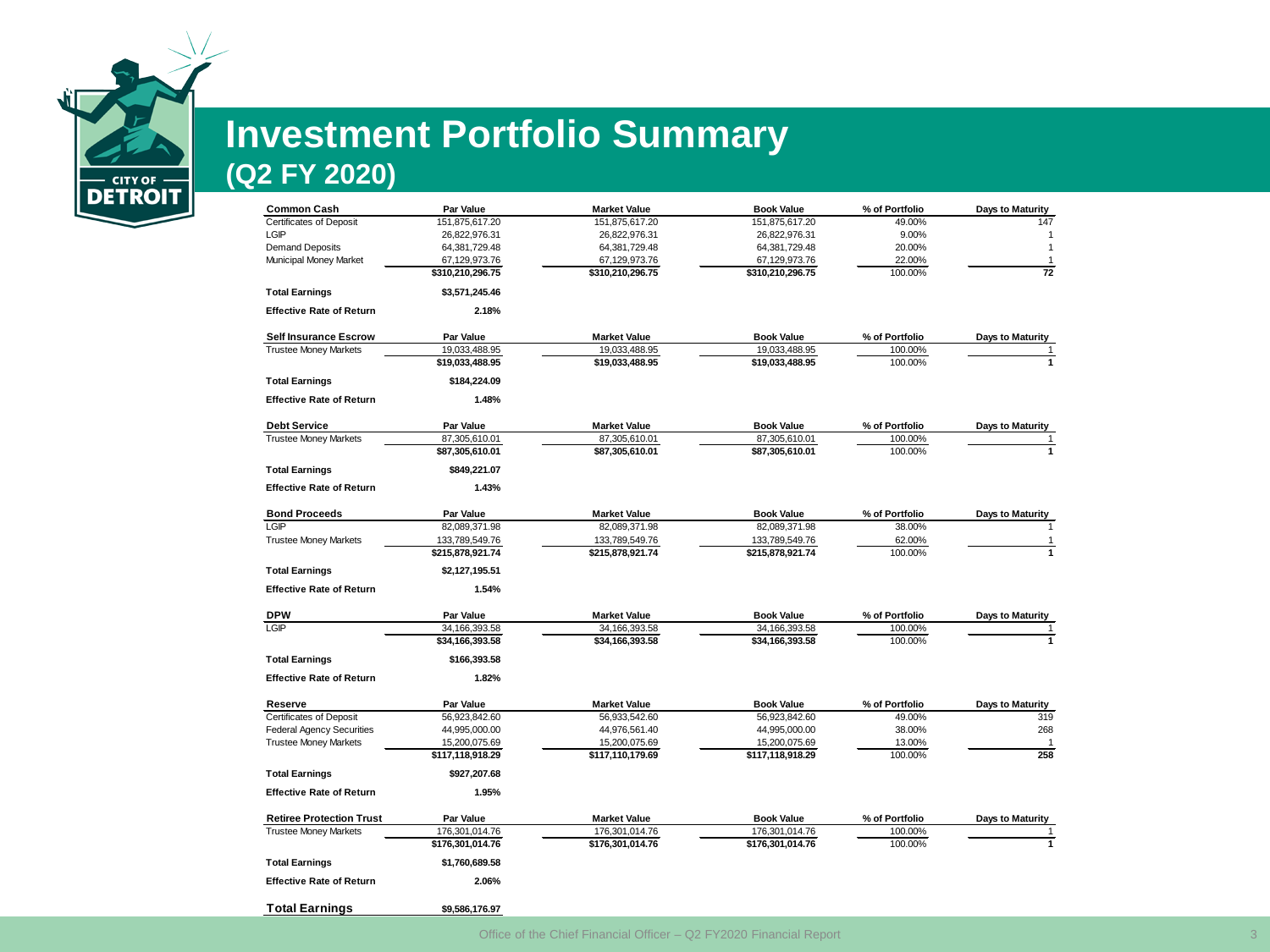

## **Pension Payments**

**City of Detroit Pension Payments Report for the Two Quarters ended December 31, 2019** (unaudited)

|                                  |                        |     |                          | <b>YTD FY2020 Payments by Source</b> |                       |                  |                    |   |            |
|----------------------------------|------------------------|-----|--------------------------|--------------------------------------|-----------------------|------------------|--------------------|---|------------|
|                                  |                        |     |                          |                                      |                       |                  | <b>Detroit</b>     |   |            |
|                                  |                        |     | <b>Detroit Water</b>     | <b>Great Lakes</b>                   |                       |                  | Institute of Artsl |   |            |
|                                  |                        |     | and Sewerage             | Water                                | <b>Detroit Public</b> | <b>COBO</b>      | and                |   |            |
| <b>YTD Payments to Plan/Fund</b> | <b>City of Detroit</b> |     | Department               | <b>Authority</b>                     | Library               | <b>Authority</b> | <b>Foundations</b> |   | Total      |
| PFRS Hybrid Plan (Component I)   | $8,805,306$ [1] \$     |     | $\overline{\phantom{0}}$ | $\sim$                               |                       |                  | \$                 | э | 8,805,306  |
| PFRS Legacy Plan (Component II)  |                        |     |                          |                                      |                       |                  |                    |   |            |
| GRS Hybrid Plan (Component I)    | 5,412,874              | [1] | 771,243 [1]              |                                      | 93,587 [1]            | 7,055            |                    |   | 6,284,758  |
| GRS Legacy Plan (Component II)   |                        |     |                          |                                      |                       |                  |                    |   |            |
| RPF (IRC Section 115 Trust)      | 45,000,000             |     |                          |                                      |                       |                  |                    |   | 45,000,000 |
| Total                            | 59,218,180             |     | 771,243                  |                                      | 93,587                | 7,055            |                    |   | 60,090,064 |

#### **Acronyms:**

PFRS: Police and Fire Retirement System GRS: General Retirement System RPF: Retiree Protection Fund

Note:

 $[1]$  Invoices were adjusted to reflect prior year adjustments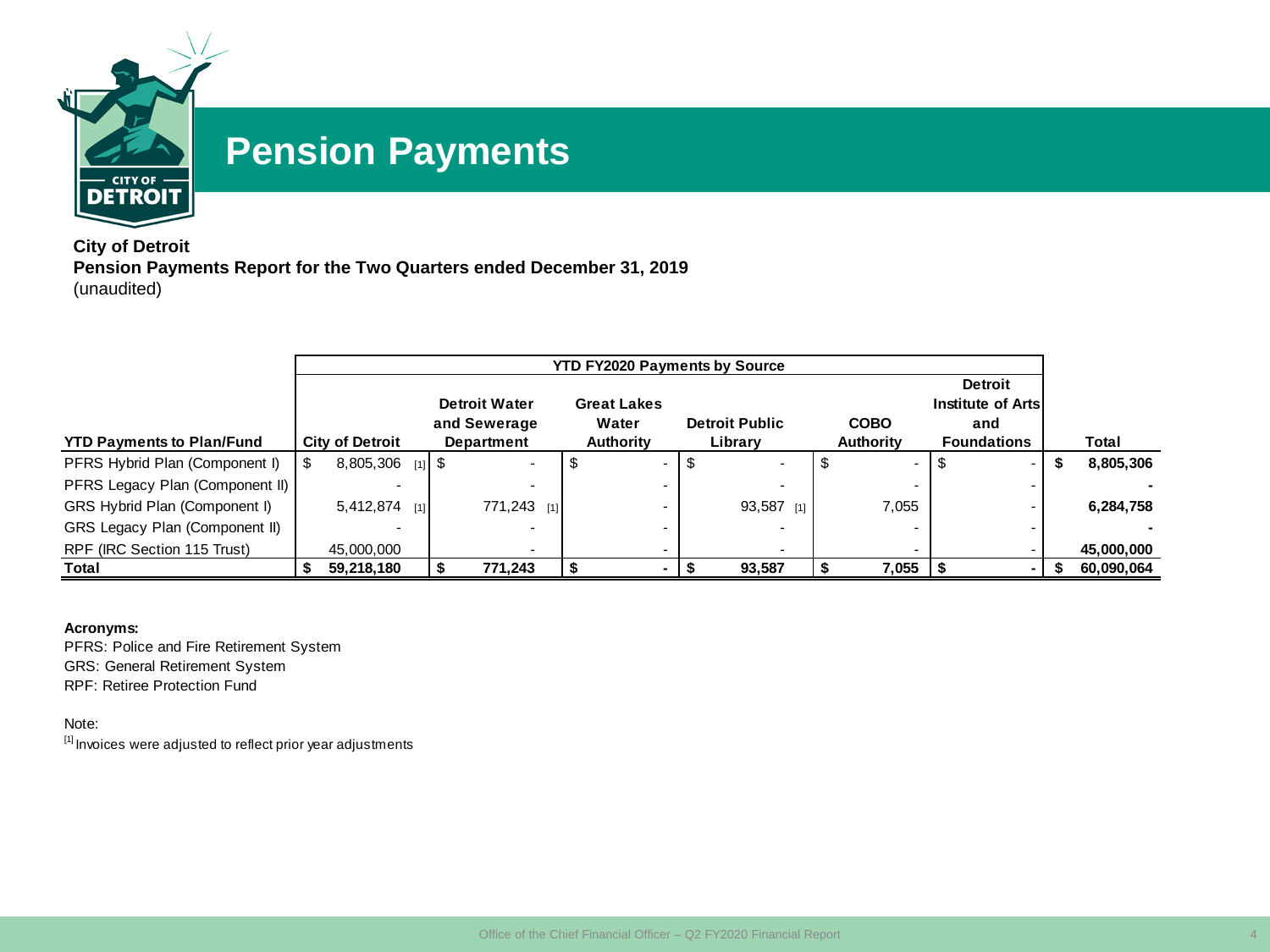

## **Debt Service**

#### **City of Detroit Debt Service Report for the Two Quarters ended December 31, 2019** (unaudited)

| # of           |                                                                |                                   |    |                                                    |                                  |                        |   |                        |                  |                                                  |
|----------------|----------------------------------------------------------------|-----------------------------------|----|----------------------------------------------------|----------------------------------|------------------------|---|------------------------|------------------|--------------------------------------------------|
| <b>Series</b>  | <b>Principal</b><br>Outstanding                                | Annual<br><b>Debt Service</b>     |    |                                                    |                                  | <b>Balance Due</b>     |   | <b>At Trustee</b>      |                  | <b>Required</b><br>Set-Aside<br>(as of 12/31/19) |
|                | \$<br>135,000,000                                              | \$<br>17,972,500                  | \$ | 5,437,500                                          | \$                               | 12,535,000             | S | 10,371,443             | S                |                                                  |
|                | 234,485,000                                                    | 14,063,446                        |    | 10,352,723                                         |                                  | 3,710,723              |   | 6,380,482              |                  | 6,380,482                                        |
|                | 86,815,000<br>108,875,000                                      | 9,827,630<br>10,357,207           |    | 6,247,588<br>8,644,810                             |                                  | 3,580,042<br>1,712,397 |   | 5,032,390<br>3,479,931 |                  | 3,308,361<br>3,479,931                           |
|                | 146,760,000                                                    | 36,665,687                        |    | 3,547,843                                          |                                  | 33,117,844             |   | 53,021,820             |                  | 27,006,896                                       |
|                | 175,985,000                                                    | 8,745,092                         |    | 4,372,546                                          |                                  | 4,372,546              |   | 2,920,632              |                  | 2,915,031                                        |
| $\overline{2}$ | 205,610,000                                                    | 32,508,286                        |    | 27,962,378                                         |                                  | 4,545,908              |   | 8,903,057              |                  | 8,149,213                                        |
| 2              | 434,311,789                                                    | 17,372,472                        |    | 8,686,236                                          |                                  | 8,686,236              |   |                        |                  |                                                  |
|                | 4,159,104                                                      |                                   |    |                                                    |                                  |                        |   |                        |                  |                                                  |
|                | 90,000,000                                                     | 3,160,973                         |    | 1,529,287                                          |                                  | 1,631,687              |   | 1,107,961              |                  | 1,087,791                                        |
| 10             | 39,925,000                                                     | 5,682,238                         |    | 5,101,582                                          |                                  | 580,656                |   | 5,414,119              |                  |                                                  |
| 23             | 1,661,925,893                                                  | \$156,355,530                     |    | 81,882,493                                         | \$                               | 74,473,039             |   | 96,631,835             | \$               | 52,327,705                                       |
|                | \$<br>1,163,425,893<br>368,575,000<br>39,925,000<br>90,000,000 |                                   | S  | 60,018,693<br>15,232,931<br>5,101,582<br>1,529,287 |                                  |                        |   |                        |                  |                                                  |
|                |                                                                | (as of 12/31/19)<br>1,661,925,893 |    |                                                    | <b>Amount Paid</b><br>81,882,493 |                        |   |                        | (as of 12/31/19) |                                                  |

<sup>1</sup> This bond issue has a debt service reserve fund of \$27,500,000 held by the trustee. The DSRF is not reflected in the "At Trustee" amount because it is not intended to pay debt service.

<sup>2</sup>On June 10, 2019, the City entered into a loan agreement with the Michigan Strategic Fund to borrow an amount not to exceed \$10 million for the purpose of demolishing the Joe Louis Arena. The first drawdown occurred on July 9, 2019. To date, \$4,159,104 has been drawn down. In February 2020, the loan agreement was amended to extend the due date for the final drawdown to June 30, 2020.

<sup>3</sup> The most recent draw of \$5,000,000 was made on October 1, 2019. The two remaining draws are scheduled to occur on April 1 and October 1, 2020.

<sup>4</sup> In FY17, funds to pay the remaining payments for the HUD Note New Amsterdam project were placed with the trustee and the Note was defeased in substance.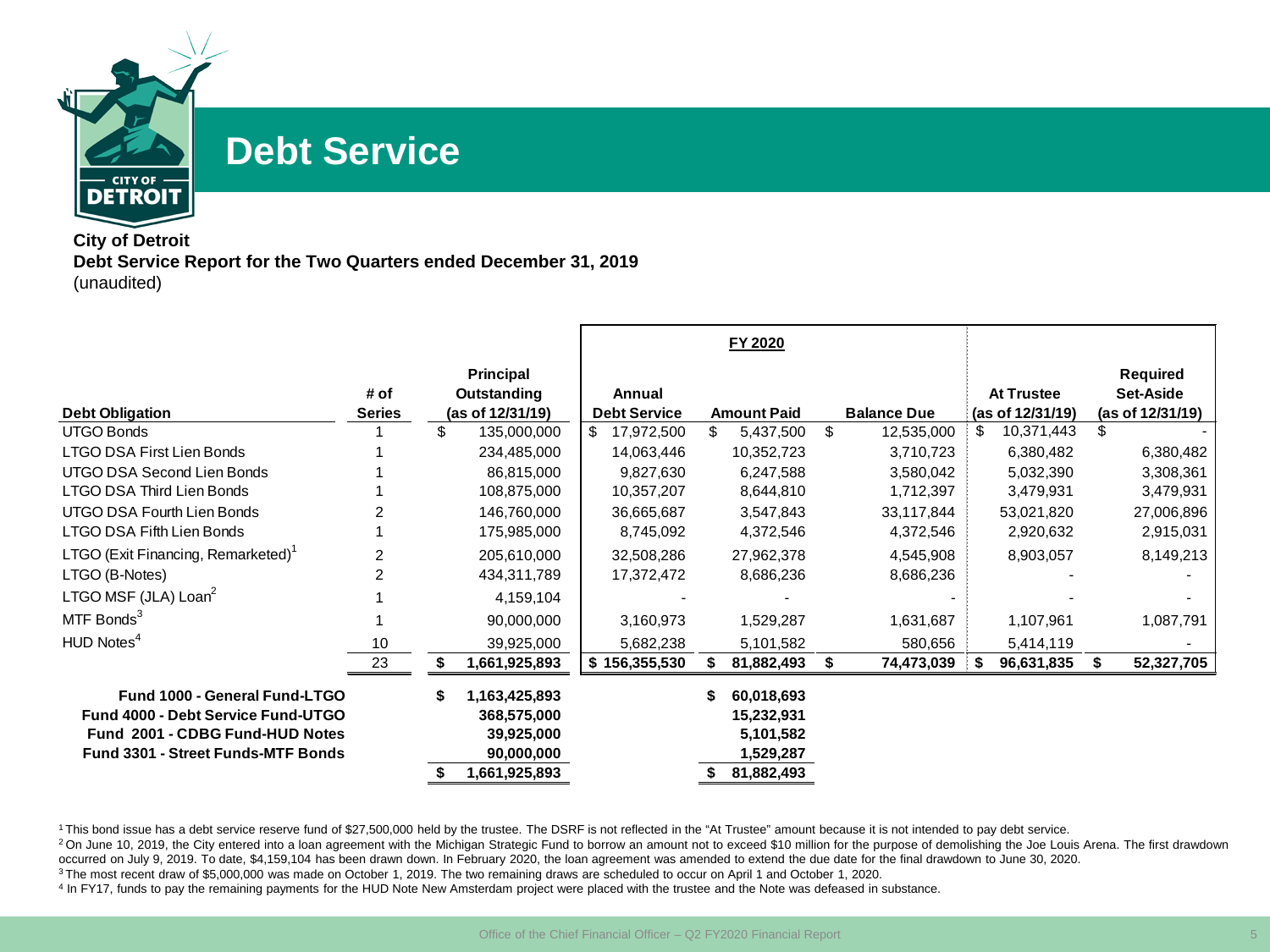

## **Appendix: Debt Details**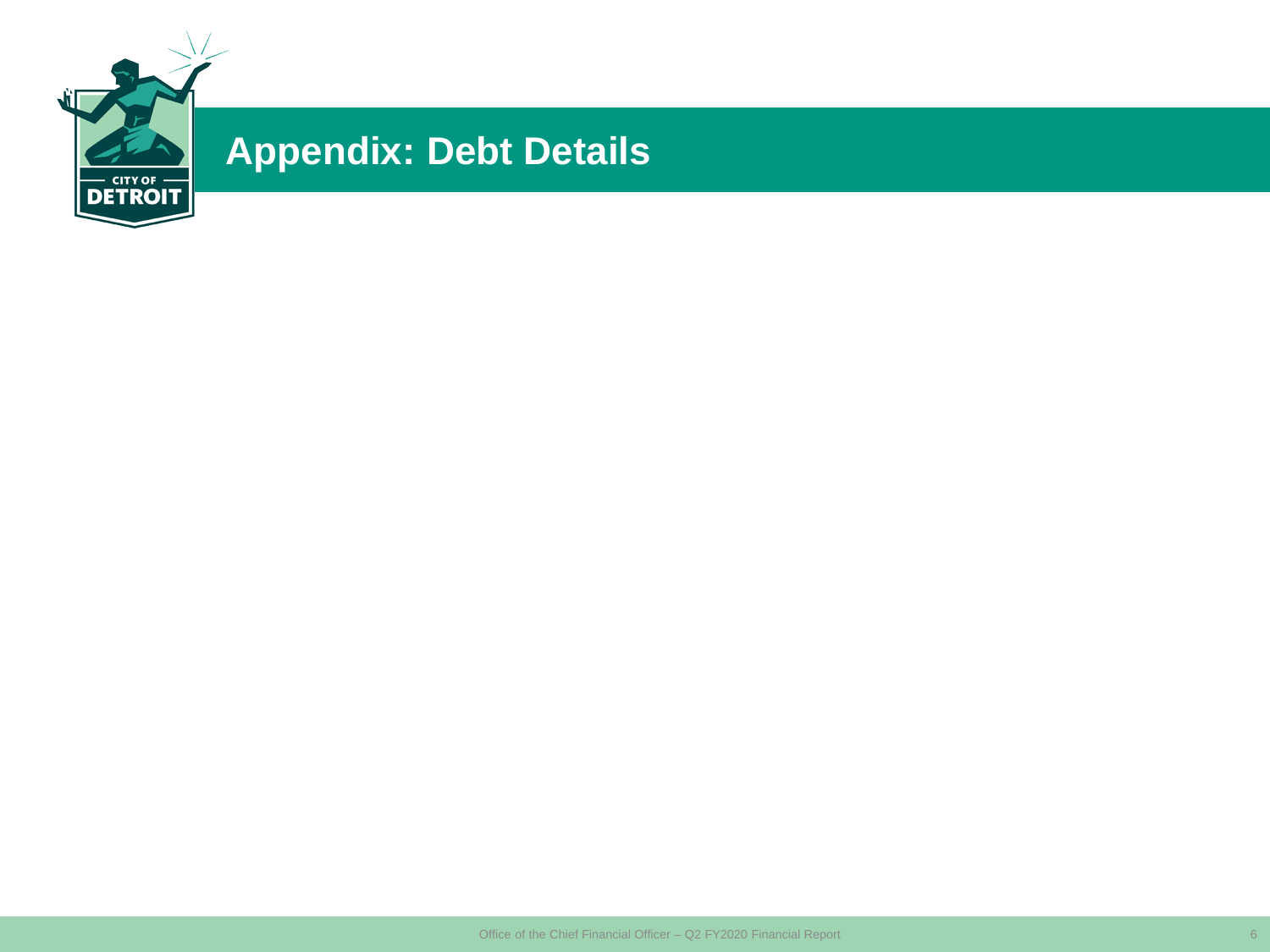| <b>ISSUE NAME:</b>             |    | <b>Unlimited Tax General Obligation</b>         |                                                  |    |                          |  |  |  |  |  |  |  |  |  |  |
|--------------------------------|----|-------------------------------------------------|--------------------------------------------------|----|--------------------------|--|--|--|--|--|--|--|--|--|--|
| <b>ISSUE NAME(2):</b>          |    | Full faith and credit and resources of the City |                                                  |    |                          |  |  |  |  |  |  |  |  |  |  |
| <b>REPAYMENT SOURCE:</b>       |    |                                                 |                                                  |    |                          |  |  |  |  |  |  |  |  |  |  |
|                                |    |                                                 | Ad valorem taxes levied annually on all property |    |                          |  |  |  |  |  |  |  |  |  |  |
| <b>ORIGINAL PAR:</b>           |    | \$135,000,000                                   |                                                  |    |                          |  |  |  |  |  |  |  |  |  |  |
| <b>DATED DATE:</b>             |    | December 11, 2018                               |                                                  |    |                          |  |  |  |  |  |  |  |  |  |  |
|                                |    |                                                 |                                                  |    |                          |  |  |  |  |  |  |  |  |  |  |
| <b>PRINCIPAL DUE:</b>          |    | <b>Annual: April</b>                            |                                                  |    |                          |  |  |  |  |  |  |  |  |  |  |
| <b>INTEREST DUE:</b>           |    | Semi-Annual: April/October                      |                                                  |    |                          |  |  |  |  |  |  |  |  |  |  |
| <b>INTEREST RATE:</b>          |    | 5.00%                                           |                                                  |    |                          |  |  |  |  |  |  |  |  |  |  |
| <b>MATURITY DATE:</b>          |    | April 1, 2038                                   |                                                  |    |                          |  |  |  |  |  |  |  |  |  |  |
| <b>INSURANCE:</b>              |    | <b>None</b>                                     |                                                  |    |                          |  |  |  |  |  |  |  |  |  |  |
| <b>CALL PROVISIONS:</b>        |    | April 1, 2028 at 100%                           |                                                  |    |                          |  |  |  |  |  |  |  |  |  |  |
| <b>Fiscal Year Ending</b>      |    |                                                 |                                                  |    |                          |  |  |  |  |  |  |  |  |  |  |
| <b>June 30,</b>                |    | <b>Principal</b>                                | <b>Interest</b>                                  |    | <b>Total</b>             |  |  |  |  |  |  |  |  |  |  |
| 2020                           |    | 9,160,000                                       | 8,812,500                                        |    | 17,972,500               |  |  |  |  |  |  |  |  |  |  |
| 2021                           |    | 10,620,000                                      | 6,292,000                                        |    | 16,912,000               |  |  |  |  |  |  |  |  |  |  |
| 2022                           |    | 4,460,000                                       | 5,761,000                                        |    | 10,221,000               |  |  |  |  |  |  |  |  |  |  |
| 2023                           |    | 4,680,000                                       | 5,538,000                                        |    | 10,218,000               |  |  |  |  |  |  |  |  |  |  |
| 2024                           |    | 4,915,000                                       | 5,304,000                                        |    | 10,219,000               |  |  |  |  |  |  |  |  |  |  |
| 2025                           |    | 5,160,000                                       | 5,058,250                                        |    | 10,218,250               |  |  |  |  |  |  |  |  |  |  |
| 2026                           |    | 5,420,000                                       | 4,800,250                                        |    | 10,220,250               |  |  |  |  |  |  |  |  |  |  |
| 2027                           |    | 5,690,000                                       | 4,529,250                                        |    | 10,219,250               |  |  |  |  |  |  |  |  |  |  |
| 2028                           |    | 5,975,000                                       | 4,244,750                                        |    | 10,219,750               |  |  |  |  |  |  |  |  |  |  |
| 2029                           |    | 6,275,000                                       | 3,946,000                                        |    | 10,221,000               |  |  |  |  |  |  |  |  |  |  |
| 2030                           |    | 6,590,000                                       | 3,632,250                                        |    | 10,222,250               |  |  |  |  |  |  |  |  |  |  |
| 2031                           |    | 6,915,000                                       | 3,302,750                                        |    | 10,217,750               |  |  |  |  |  |  |  |  |  |  |
| 2032                           |    | 7,265,000                                       | 2,957,000                                        |    | 10,222,000               |  |  |  |  |  |  |  |  |  |  |
| 2033                           |    | 7,625,000                                       | 2,593,750                                        |    | 10,218,750               |  |  |  |  |  |  |  |  |  |  |
| 2034<br>$\overline{2035}$      |    | 8,005,000                                       | 2,212,500                                        |    | 10,217,500               |  |  |  |  |  |  |  |  |  |  |
| 2036                           |    | 8,410,000                                       | 1,812,250                                        |    | 10,222,250               |  |  |  |  |  |  |  |  |  |  |
| 2037                           |    | 8,830,000                                       | 1,391,750                                        |    | 10,221,750               |  |  |  |  |  |  |  |  |  |  |
| 2038                           |    | \$9,270,000<br>\$9,735,000                      | 950,250<br>486,750                               |    | 10,220,250<br>10,221,750 |  |  |  |  |  |  |  |  |  |  |
|                                |    |                                                 |                                                  |    |                          |  |  |  |  |  |  |  |  |  |  |
| <b>OUTSTANDING AT 7/1/2019</b> | \$ | 135,000,000                                     | \$<br>73,625,250                                 | \$ | 208,625,250              |  |  |  |  |  |  |  |  |  |  |
| <b>PAID DURING FISCAL YEAR</b> |    |                                                 | 5,437,500                                        |    | 5,437,500                |  |  |  |  |  |  |  |  |  |  |
| OUTSTANDING AT 12/31/19        | \$ | 135,000,000                                     | \$<br>68, 187, 750                               | \$ | 203, 187, 750            |  |  |  |  |  |  |  |  |  |  |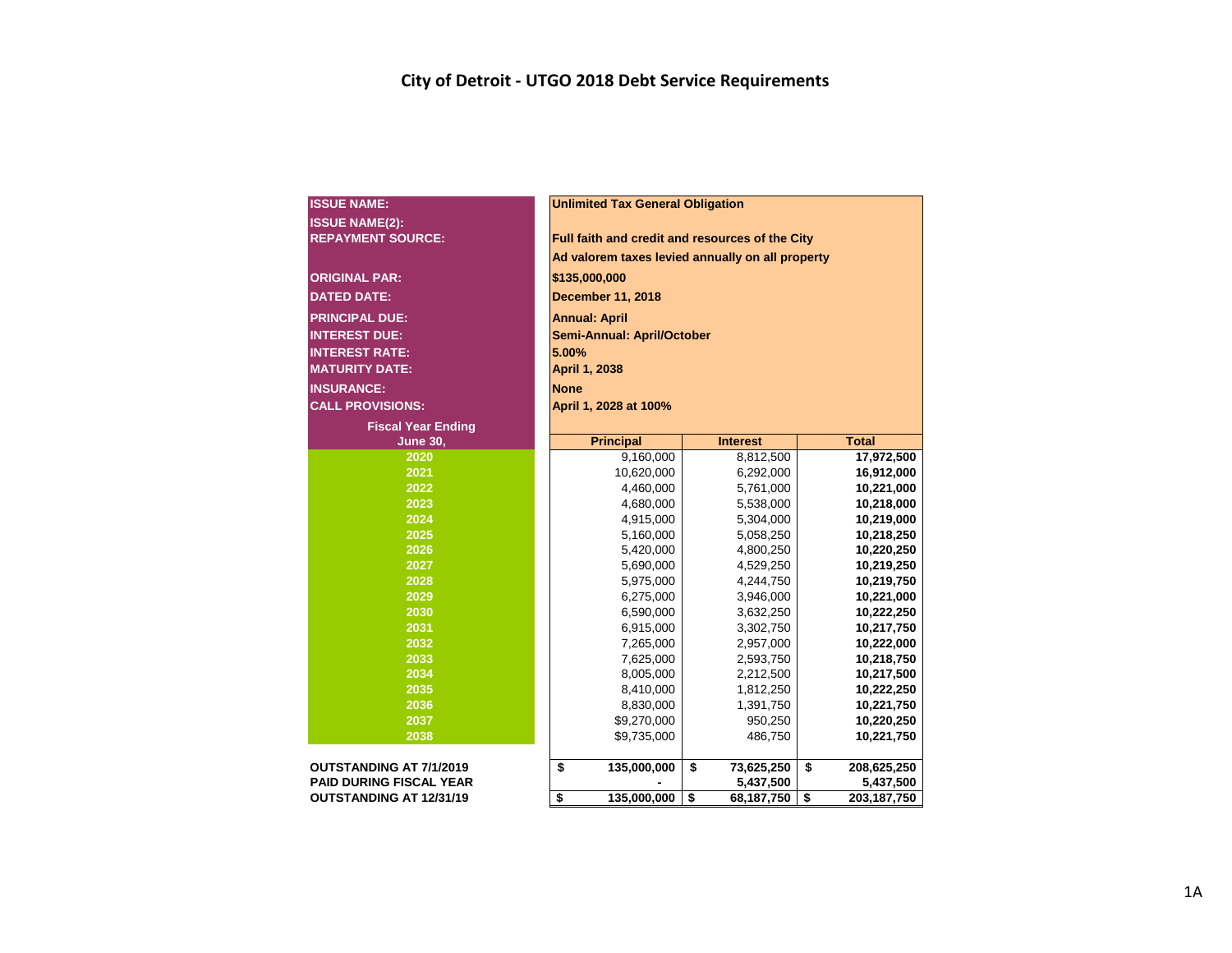#### **City of Detroit - LTGO DSA 1st Lien Debt Service Requirements**

| <b>ISSUE NAME:</b>             | 2016B-1 (Taxable - Refunding Local Project Bonds) | Distributable State Aid First Lien Bonds (Limited Tax General Obligation), Series |                                                                                        |  |  |  |  |  |  |  |  |  |  |  |  |
|--------------------------------|---------------------------------------------------|-----------------------------------------------------------------------------------|----------------------------------------------------------------------------------------|--|--|--|--|--|--|--|--|--|--|--|--|
| <b>ISSUE NAME(2):</b>          | <b>LTGO DSA First Lien Bonds</b>                  |                                                                                   |                                                                                        |  |  |  |  |  |  |  |  |  |  |  |  |
| <b>REPAYMENT</b>               | <b>Shared Revenue payments.</b>                   |                                                                                   | Full faith and credit and resources of the City, additionally Detroit's share of State |  |  |  |  |  |  |  |  |  |  |  |  |
| <b>SOURCE:</b>                 | Ad valorem taxes levied annually on all property  |                                                                                   |                                                                                        |  |  |  |  |  |  |  |  |  |  |  |  |
| <b>ORIGINAL PAR:</b>           |                                                   | \$240,965,000                                                                     |                                                                                        |  |  |  |  |  |  |  |  |  |  |  |  |
| <b>DATED DATE:</b>             | <b>August 11, 2016</b>                            |                                                                                   |                                                                                        |  |  |  |  |  |  |  |  |  |  |  |  |
| <b>PRINCIPAL DUE:</b>          | <b>Annual: November</b>                           |                                                                                   |                                                                                        |  |  |  |  |  |  |  |  |  |  |  |  |
| <b>INTEREST DUE:</b>           |                                                   | Semi-Annual: November/May                                                         |                                                                                        |  |  |  |  |  |  |  |  |  |  |  |  |
| <b>INTEREST RATE:</b>          | 1.94% to 5.00%                                    |                                                                                   |                                                                                        |  |  |  |  |  |  |  |  |  |  |  |  |
| <b>MATURITY DATE:</b>          |                                                   | November 1, 2035                                                                  |                                                                                        |  |  |  |  |  |  |  |  |  |  |  |  |
| <b>INSURANCE:</b>              | Noninsured                                        |                                                                                   |                                                                                        |  |  |  |  |  |  |  |  |  |  |  |  |
| <b>CALL PROVISIONS:</b>        | <b>Make-Whole</b>                                 |                                                                                   |                                                                                        |  |  |  |  |  |  |  |  |  |  |  |  |
| <b>Fiscal Year Ending</b>      | <b>Principal</b>                                  | <b>Interest</b>                                                                   | <b>Total</b>                                                                           |  |  |  |  |  |  |  |  |  |  |  |  |
| <b>June 30,</b>                |                                                   |                                                                                   |                                                                                        |  |  |  |  |  |  |  |  |  |  |  |  |
| 2020                           | 6,480,000                                         | 7,583,446                                                                         | 14,063,446                                                                             |  |  |  |  |  |  |  |  |  |  |  |  |
| 2021                           | 11,720,000                                        | 7,128,446                                                                         | 18,848,446                                                                             |  |  |  |  |  |  |  |  |  |  |  |  |
| 2022                           | 12,130,000                                        | 6,717,724                                                                         | 18,847,724                                                                             |  |  |  |  |  |  |  |  |  |  |  |  |
| 2023                           | 12,385,000                                        | 6,461,043<br>18,846,043<br>12,675,000<br>6,170,364<br>18,845,364                  |                                                                                        |  |  |  |  |  |  |  |  |  |  |  |  |
| 2024                           |                                                   |                                                                                   |                                                                                        |  |  |  |  |  |  |  |  |  |  |  |  |
| 2025<br>2026                   | 12,990,000                                        | 5,855,619                                                                         | 18,845,619                                                                             |  |  |  |  |  |  |  |  |  |  |  |  |
| 2027                           | 13,330,000<br>13,690,000                          | 5,518,638<br>5,159,182                                                            | 18,848,638<br>18,849,182                                                               |  |  |  |  |  |  |  |  |  |  |  |  |
| 2028                           | 14,100,000                                        | 4,743,853                                                                         | 18,843,853                                                                             |  |  |  |  |  |  |  |  |  |  |  |  |
| 2029                           | 14,565,000                                        | 4,276,613                                                                         | 18,841,613                                                                             |  |  |  |  |  |  |  |  |  |  |  |  |
| 2030                           | 15,050,000                                        | 3,793,889                                                                         | 18,843,889                                                                             |  |  |  |  |  |  |  |  |  |  |  |  |
| 2031                           | 15,550,000                                        | 3,295,109                                                                         | 18,845,109                                                                             |  |  |  |  |  |  |  |  |  |  |  |  |
| 2032                           | 16,065,000                                        | 2,779,784                                                                         | 18,844,784                                                                             |  |  |  |  |  |  |  |  |  |  |  |  |
| 2033                           | 16,625,000                                        | 2,219,922                                                                         | 18,844,922                                                                             |  |  |  |  |  |  |  |  |  |  |  |  |
| 2034<br>2035                   | 17,235,000                                        | 1,612,981                                                                         | 18,847,981                                                                             |  |  |  |  |  |  |  |  |  |  |  |  |
| 2036                           | 17,860,000<br>18,515,000                          | 983,903<br>331,881                                                                | 18,843,903<br>18,846,881                                                               |  |  |  |  |  |  |  |  |  |  |  |  |
| 2037                           |                                                   |                                                                                   |                                                                                        |  |  |  |  |  |  |  |  |  |  |  |  |
| 2038                           |                                                   |                                                                                   |                                                                                        |  |  |  |  |  |  |  |  |  |  |  |  |
| 2039                           |                                                   |                                                                                   |                                                                                        |  |  |  |  |  |  |  |  |  |  |  |  |
| 2040                           |                                                   |                                                                                   |                                                                                        |  |  |  |  |  |  |  |  |  |  |  |  |
| 2041                           |                                                   |                                                                                   |                                                                                        |  |  |  |  |  |  |  |  |  |  |  |  |
| 2042<br>2043                   |                                                   |                                                                                   |                                                                                        |  |  |  |  |  |  |  |  |  |  |  |  |
| 2044                           |                                                   |                                                                                   |                                                                                        |  |  |  |  |  |  |  |  |  |  |  |  |
|                                |                                                   |                                                                                   |                                                                                        |  |  |  |  |  |  |  |  |  |  |  |  |
| <b>OUTSTANDING AT 7/1/2019</b> | \$<br>240,965,000                                 | \$<br>74,632,397                                                                  | \$<br>315,597,397                                                                      |  |  |  |  |  |  |  |  |  |  |  |  |
| <b>PAID DURING FISCAL YEAR</b> | \$<br>6,480,000.00                                | 3,872,723                                                                         | 10,352,723                                                                             |  |  |  |  |  |  |  |  |  |  |  |  |
| OUTSTANDING AT 12/31/19        | \$<br>234,485,000                                 | \$<br>70,759,674                                                                  | \$<br>305,244,674                                                                      |  |  |  |  |  |  |  |  |  |  |  |  |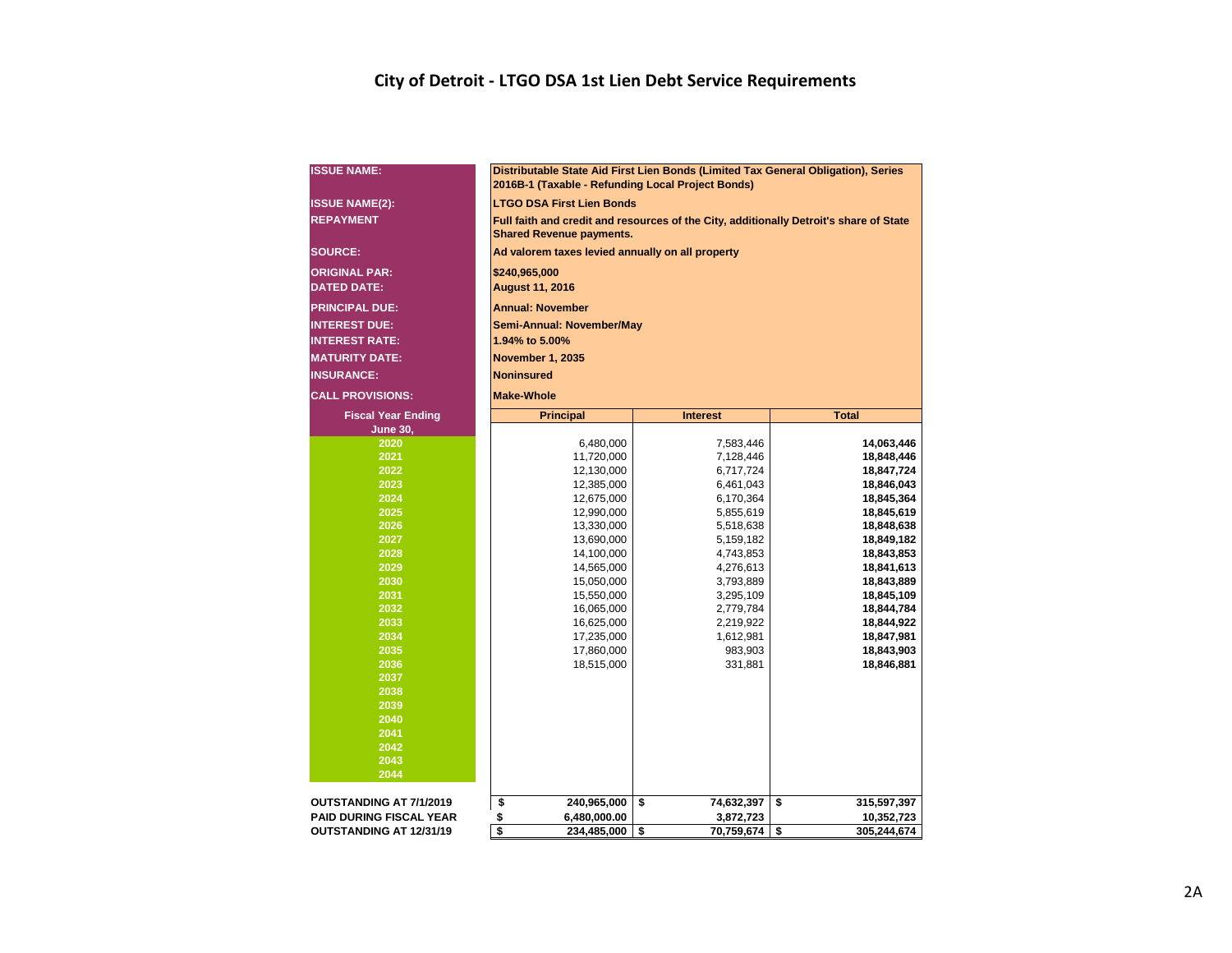#### **City of Detroit - UTGO DSA 2nd Lien Debt Service Requirements**

| <b>ISSUE NAME:</b>                                               | Distributable State Aid Second Lien Bonds (Unlimited Tax<br>General Obligation), Series 2010 (Taxable - Recovery Zone<br><b>Economic development Bonds - Direct Payment)</b> |                               |                                |  |  |  |  |  |  |  |  |  |  |  |
|------------------------------------------------------------------|------------------------------------------------------------------------------------------------------------------------------------------------------------------------------|-------------------------------|--------------------------------|--|--|--|--|--|--|--|--|--|--|--|
| <b>ISSUE NAME(2):</b>                                            | <b>UTGO DSA 2nd</b><br>Lien                                                                                                                                                  |                               |                                |  |  |  |  |  |  |  |  |  |  |  |
| <b>REPAYMENT SOURCE:</b>                                         | Full faith and credit and resources of the City & State<br><b>Shared Revenue payments</b>                                                                                    |                               |                                |  |  |  |  |  |  |  |  |  |  |  |
|                                                                  | Ad valorem taxes levied annually on all property                                                                                                                             |                               |                                |  |  |  |  |  |  |  |  |  |  |  |
| <b>ORIGINAL PAR:</b>                                             | \$100,000,000                                                                                                                                                                |                               |                                |  |  |  |  |  |  |  |  |  |  |  |
| <b>DATED DATE:</b>                                               | <b>December 16, 2010</b>                                                                                                                                                     |                               |                                |  |  |  |  |  |  |  |  |  |  |  |
| <b>PRINCIPAL DUE:</b>                                            | <b>Annual: November</b>                                                                                                                                                      |                               |                                |  |  |  |  |  |  |  |  |  |  |  |
| <b>INTEREST DUE:</b>                                             | Semi-Annual: November/May                                                                                                                                                    |                               |                                |  |  |  |  |  |  |  |  |  |  |  |
| <b>INTEREST RATE:</b>                                            | 5.429% to 8.369%                                                                                                                                                             |                               |                                |  |  |  |  |  |  |  |  |  |  |  |
| <b>MATURITY DATE:</b>                                            | <b>November 1, 2035</b>                                                                                                                                                      |                               |                                |  |  |  |  |  |  |  |  |  |  |  |
| <b>INSURANCE:</b>                                                | <b>None</b>                                                                                                                                                                  |                               |                                |  |  |  |  |  |  |  |  |  |  |  |
| <b>CALL PROVISIONS:</b>                                          | <b>Make-Whole</b>                                                                                                                                                            |                               |                                |  |  |  |  |  |  |  |  |  |  |  |
| <b>Fiscal Year Ending</b>                                        |                                                                                                                                                                              |                               |                                |  |  |  |  |  |  |  |  |  |  |  |
|                                                                  |                                                                                                                                                                              |                               |                                |  |  |  |  |  |  |  |  |  |  |  |
| <b>June 30,</b>                                                  | <b>Principal</b>                                                                                                                                                             | <b>Interest</b>               | <b>Total</b>                   |  |  |  |  |  |  |  |  |  |  |  |
| 2020                                                             | 2,575,000                                                                                                                                                                    | 7,252,630                     | 9,827,630                      |  |  |  |  |  |  |  |  |  |  |  |
| 2021                                                             | 2,765,000                                                                                                                                                                    | 7,060,710                     | 9,825,710                      |  |  |  |  |  |  |  |  |  |  |  |
| 2022                                                             | 2,970,000                                                                                                                                                                    | 6,854,594                     | 9,824,594                      |  |  |  |  |  |  |  |  |  |  |  |
| 2023                                                             | 3,195,000                                                                                                                                                                    | 6,633,024                     | 9,828,024                      |  |  |  |  |  |  |  |  |  |  |  |
| 2024                                                             | 3,455,000                                                                                                                                                                    | 6,373,621                     | 9,828,621                      |  |  |  |  |  |  |  |  |  |  |  |
| 2025                                                             | 3,755,000                                                                                                                                                                    | 6,071,919                     | 9,826,919                      |  |  |  |  |  |  |  |  |  |  |  |
| 2026                                                             | 4,085,000                                                                                                                                                                    | 5,743,854                     | 9,828,854                      |  |  |  |  |  |  |  |  |  |  |  |
| 2027                                                             | 4,440,000                                                                                                                                                                    | 5,387,125                     | 9,827,125                      |  |  |  |  |  |  |  |  |  |  |  |
| 2028<br>2029                                                     | 4,825,000                                                                                                                                                                    | 4,999,431                     | 9,824,431                      |  |  |  |  |  |  |  |  |  |  |  |
| 2030                                                             | 5,250,000<br>5,705,000                                                                                                                                                       | 4,577,843<br>4,119,431        | 9,827,843<br>9,824,431         |  |  |  |  |  |  |  |  |  |  |  |
| 2031                                                             | 6,205,000                                                                                                                                                                    | 3,621,057                     | 9,826,057                      |  |  |  |  |  |  |  |  |  |  |  |
| 2032                                                             | 6,750,000                                                                                                                                                                    | 3,078,955                     | 9,828,955                      |  |  |  |  |  |  |  |  |  |  |  |
| 2033                                                             | 7,335,000                                                                                                                                                                    | 2,489,568                     | 9,824,568                      |  |  |  |  |  |  |  |  |  |  |  |
| 2034                                                             | 7,975,000                                                                                                                                                                    | 1,848,921                     | 9,823,921                      |  |  |  |  |  |  |  |  |  |  |  |
| 2035                                                             | 8,675,000                                                                                                                                                                    | 1,152,202                     | 9,827,202                      |  |  |  |  |  |  |  |  |  |  |  |
| 2036                                                             | 9,430,000                                                                                                                                                                    | 394,598                       | 9,824,598                      |  |  |  |  |  |  |  |  |  |  |  |
|                                                                  |                                                                                                                                                                              |                               |                                |  |  |  |  |  |  |  |  |  |  |  |
| <b>OUTSTANDING AT 7/1/2019</b><br><b>PAID DURING FISCAL YEAR</b> | \$<br>89,390,000<br>\$2,575,000                                                                                                                                              | \$<br>77,659,484<br>3,672,588 | \$<br>167,049,484<br>6,247,588 |  |  |  |  |  |  |  |  |  |  |  |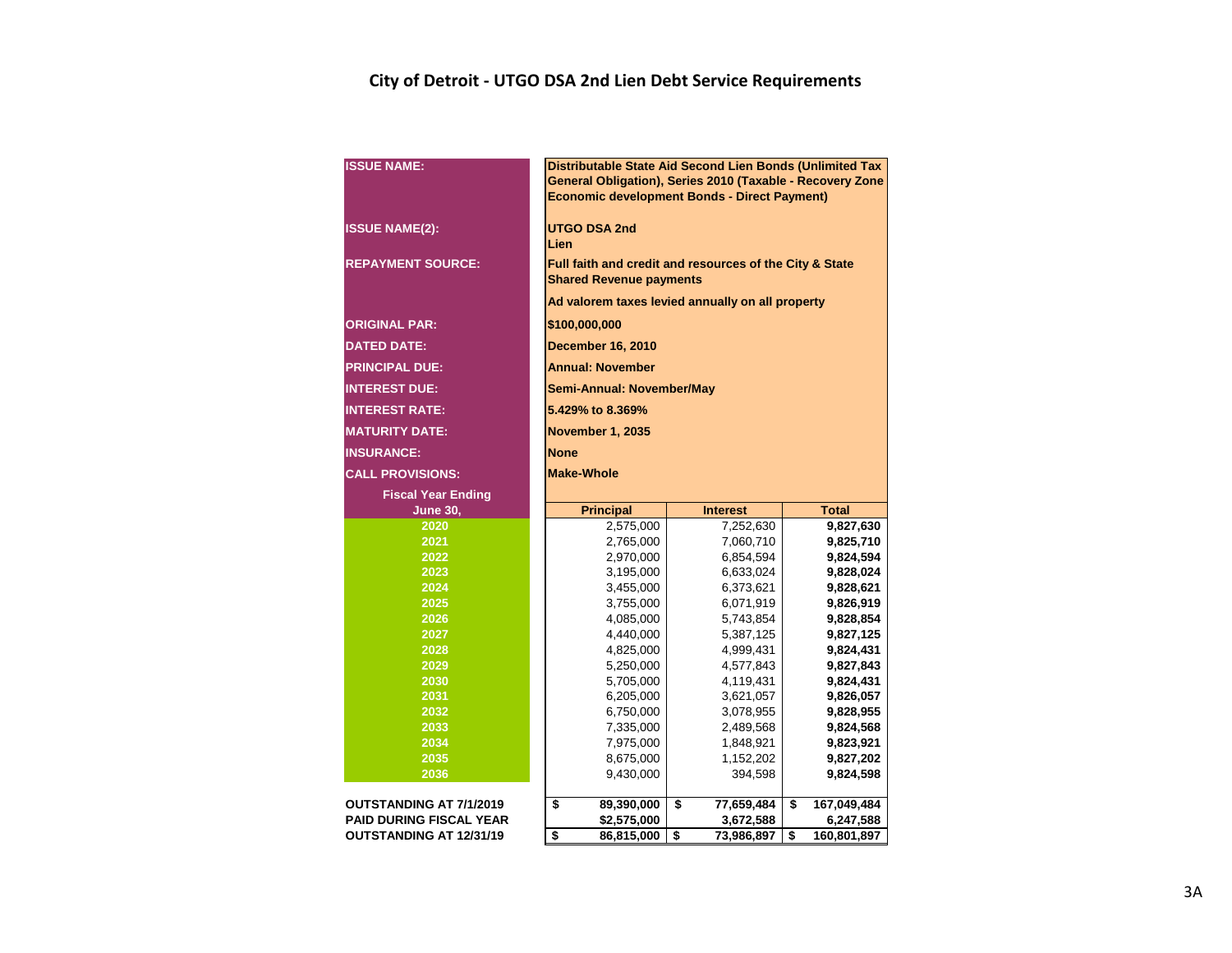#### **City of Detroit - LTGO DSA 3rd Lien Debt Service Requirements**

| <b>ISSUE NAME:</b>                     |                                                                   | Distributable State Aid Third Lien Bonds (Limited Tax<br>General Obligation), Series 2016B-2 (Taxable - Refunding<br><b>Local Project Bonds)</b> |    |                         |    |                          |  |  |  |  |  |  |  |
|----------------------------------------|-------------------------------------------------------------------|--------------------------------------------------------------------------------------------------------------------------------------------------|----|-------------------------|----|--------------------------|--|--|--|--|--|--|--|
| <b>ISSUE NAME(2):</b>                  |                                                                   | <b>LTGO DSA Third Lien Bonds</b>                                                                                                                 |    |                         |    |                          |  |  |  |  |  |  |  |
| <b>REPAYMENT</b>                       |                                                                   | Full faith and credit and resources of the City, additionally<br>Detroit's share of State Shared Revenue payments.                               |    |                         |    |                          |  |  |  |  |  |  |  |
| <b>SOURCE:</b><br><b>ORIGINAL PAR:</b> | Ad valorem taxes levied annually on all property<br>\$123,175,000 |                                                                                                                                                  |    |                         |    |                          |  |  |  |  |  |  |  |
| <b>DATED DATE:</b>                     | <b>August 11, 2016</b>                                            |                                                                                                                                                  |    |                         |    |                          |  |  |  |  |  |  |  |
| <b>PRINCIPAL DUE:</b>                  | <b>Annual: November</b>                                           |                                                                                                                                                  |    |                         |    |                          |  |  |  |  |  |  |  |
| <b>INTEREST DUE:</b>                   | Semi-Annual: November/May                                         |                                                                                                                                                  |    |                         |    |                          |  |  |  |  |  |  |  |
| <b>INTEREST RATE:</b>                  |                                                                   | 1.39% to 3.61%                                                                                                                                   |    |                         |    |                          |  |  |  |  |  |  |  |
| <b>MATURITY DATE:</b>                  | <b>November 1, 2032</b>                                           |                                                                                                                                                  |    |                         |    |                          |  |  |  |  |  |  |  |
| <b>INSURANCE:</b>                      | <b>Noninsured</b>                                                 |                                                                                                                                                  |    |                         |    |                          |  |  |  |  |  |  |  |
| <b>CALL PROVISIONS:</b>                |                                                                   | <b>Make-Whole</b>                                                                                                                                |    |                         |    |                          |  |  |  |  |  |  |  |
| <b>Fiscal Year Ending</b>              |                                                                   | <b>Principal</b>                                                                                                                                 |    | <b>Interest</b>         |    | <b>Total</b>             |  |  |  |  |  |  |  |
| <b>June 30,</b>                        |                                                                   |                                                                                                                                                  |    |                         |    |                          |  |  |  |  |  |  |  |
| 2020                                   |                                                                   | 6,870,000                                                                                                                                        |    | 3,487,207               |    | 10,357,207               |  |  |  |  |  |  |  |
| 2021                                   |                                                                   | 7,015,000                                                                                                                                        |    | 3,351,451               |    | 10,366,451               |  |  |  |  |  |  |  |
| 2022<br>2023                           |                                                                   | 7,160,000<br>7,335,000                                                                                                                           |    | 3,197,882<br>3,024,353  |    | 10,357,882<br>10,359,353 |  |  |  |  |  |  |  |
| 2024                                   |                                                                   | 7,535,000                                                                                                                                        |    | 2,827,671               |    | 10,362,671               |  |  |  |  |  |  |  |
| 2025                                   |                                                                   | 7,745,000                                                                                                                                        |    | 2,613,538               |    | 10,358,538               |  |  |  |  |  |  |  |
| 2026                                   |                                                                   | 7,975,000                                                                                                                                        |    | 2,384,754               |    | 10,359,754               |  |  |  |  |  |  |  |
| 2027                                   |                                                                   | 8,215,000                                                                                                                                        |    | 2,142,267               |    | 10,357,267               |  |  |  |  |  |  |  |
| 2028                                   |                                                                   | 8,495,000                                                                                                                                        |    | 1,864,475               |    | 10,359,475               |  |  |  |  |  |  |  |
| 2029                                   |                                                                   | 8,810,000                                                                                                                                        |    | 1,552,120               |    | 10,362,120               |  |  |  |  |  |  |  |
| 2030                                   |                                                                   | 9,130,000                                                                                                                                        |    | 1,228,303               |    | 10,358,303               |  |  |  |  |  |  |  |
| 2031                                   |                                                                   | 9,470,000                                                                                                                                        |    | 892,573                 |    | 10,362,573               |  |  |  |  |  |  |  |
| 2032                                   |                                                                   | 9,815,000                                                                                                                                        |    | 544,478                 |    | 10,359,478               |  |  |  |  |  |  |  |
| 2033                                   |                                                                   | 10,175,000                                                                                                                                       |    | 183,659                 |    | 10,358,659               |  |  |  |  |  |  |  |
| <b>OUTSTANDING AT 7/1/2019</b>         | \$<br>115,745,000<br>\$<br>\$<br>29,294,731                       |                                                                                                                                                  |    |                         |    |                          |  |  |  |  |  |  |  |
| <b>PAID DURING FISCAL YEAR</b>         |                                                                   | 145,039,731<br>8,644,810                                                                                                                         |    |                         |    |                          |  |  |  |  |  |  |  |
| OUTSTANDING AT 12/31/19                | $\overline{\boldsymbol{\mathsf{s}}}$                              | 6,870,000<br>108,875,000                                                                                                                         | \$ | 1,774,810<br>27,519,921 | \$ | 136,394,921              |  |  |  |  |  |  |  |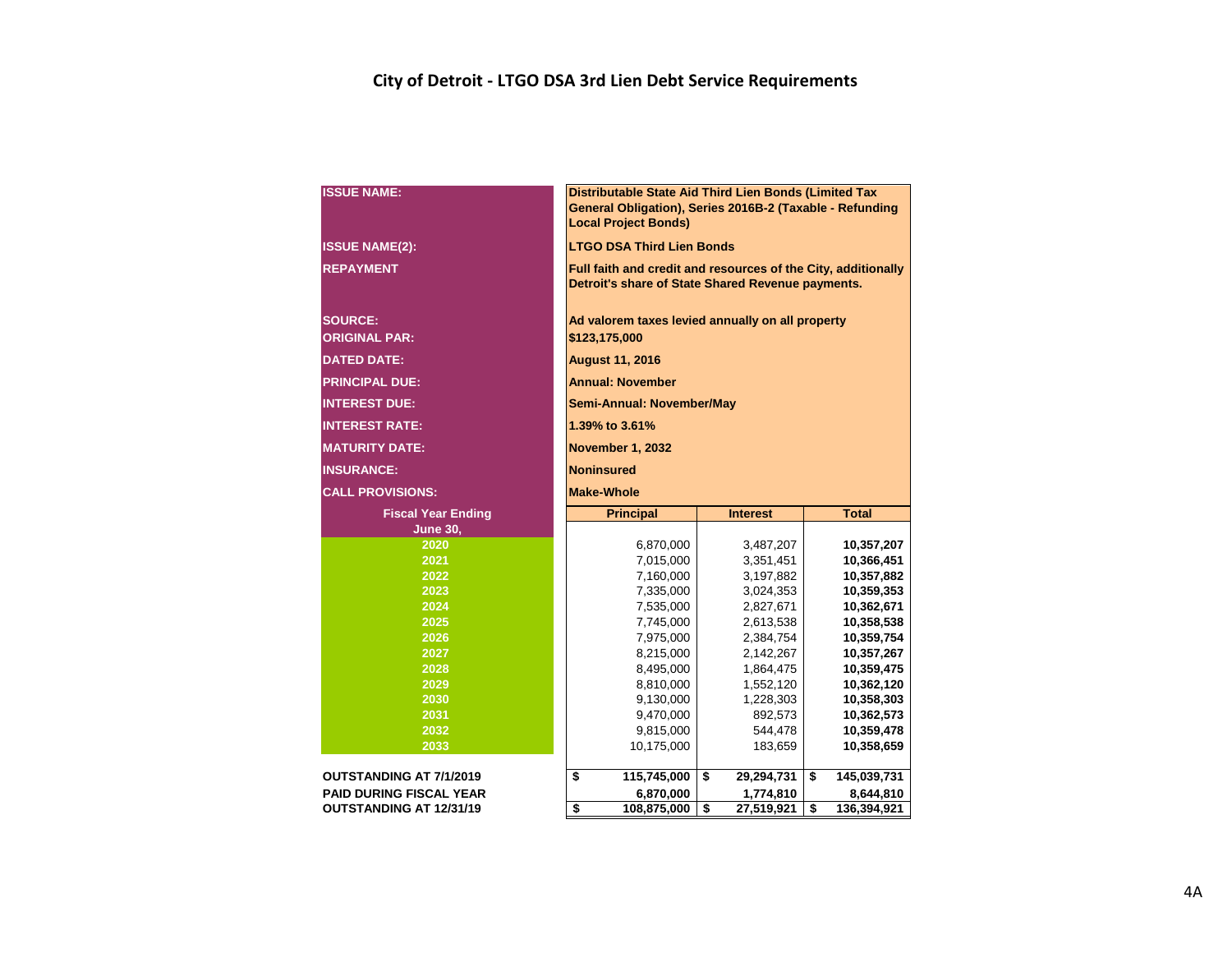#### **City of Detroit - UTGO DSA 4th Lien Debt Service Requirements**

| <b>ISSUE NAME:</b>             |             |                                                  | Distributable State Aid Fourth Lien Bonds (Unlimited                                      |                                                         | Distributable State Aid Fourth Lien Bonds          |    |                 |    |              |  |                    |                 |                              |  |  |
|--------------------------------|-------------|--------------------------------------------------|-------------------------------------------------------------------------------------------|---------------------------------------------------------|----------------------------------------------------|----|-----------------|----|--------------|--|--------------------|-----------------|------------------------------|--|--|
|                                |             |                                                  |                                                                                           | Tax General Obligation), Series 2016A-1 (Tax-Exempt     | (Unlimited Tax General Obligation), Series 2016A-2 |    |                 |    |              |  |                    |                 |                              |  |  |
|                                |             | <b>Refunding Local Project Bonds)</b>            |                                                                                           |                                                         | (Taxable - Refunding Local Project Bonds)          |    |                 |    |              |  |                    |                 |                              |  |  |
|                                |             |                                                  |                                                                                           |                                                         |                                                    |    |                 |    |              |  |                    |                 |                              |  |  |
| <b>ISSUE NAME(2):</b>          |             | <b>UTGO DSA 4th Lien</b>                         |                                                                                           |                                                         | <b>UTGO DSA 4th Lien</b>                           |    |                 |    |              |  |                    |                 |                              |  |  |
| <b>REPAYMENT SOURCE:</b>       |             |                                                  |                                                                                           | Full faith and credit and resources of the City & State |                                                    |    |                 |    |              |  |                    |                 |                              |  |  |
|                                |             | <b>Shared Revenue payments</b>                   | Full faith and credit and resources of the City &<br><b>State Shared Revenue payments</b> |                                                         |                                                    |    |                 |    |              |  |                    |                 |                              |  |  |
|                                |             | Ad valorem taxes levied annually on all property |                                                                                           | Ad valorem taxes levied annually on all property        |                                                    |    |                 |    |              |  |                    |                 |                              |  |  |
| <b>ORIGINAL PAR:</b>           |             | \$222,185,000                                    |                                                                                           | \$19,855,000                                            |                                                    |    |                 |    | <b>ALL</b>   |  |                    |                 |                              |  |  |
| <b>DATED DATE:</b>             |             | <b>August 11, 2016</b>                           |                                                                                           |                                                         | <b>August 11, 2016</b>                             |    |                 |    |              |  |                    |                 |                              |  |  |
| <b>PRINCIPAL DUE:</b>          |             | <b>Annual: April</b>                             |                                                                                           |                                                         | <b>Annual: April</b>                               |    |                 |    |              |  |                    |                 |                              |  |  |
| <b>INTEREST DUE:</b>           |             | Semi-Annual: October/April                       |                                                                                           |                                                         | Semi-Annual: October/April                         |    |                 |    |              |  |                    |                 |                              |  |  |
| <b>INTEREST RATE:</b>          |             | 4.00% to 5.00%                                   |                                                                                           |                                                         | 1.69% to 3.66%                                     |    |                 |    |              |  |                    |                 |                              |  |  |
| <b>MATURITY DATE:</b>          |             | <b>April 1, 2028</b>                             |                                                                                           |                                                         | <b>April 1, 2028</b>                               |    |                 |    |              |  |                    |                 |                              |  |  |
| <b>INSURANCE:</b>              | <b>None</b> |                                                  |                                                                                           |                                                         | <b>None</b>                                        |    |                 |    |              |  |                    |                 |                              |  |  |
| <b>CALL PROVISIONS:</b>        |             | October 1, 2026 @ 100%                           |                                                                                           |                                                         | <b>Make Whole</b>                                  |    |                 |    |              |  |                    |                 |                              |  |  |
| <b>Fiscal Year Ending</b>      |             |                                                  |                                                                                           |                                                         |                                                    |    |                 |    |              |  |                    |                 |                              |  |  |
| <b>June 30,</b>                |             | <b>Principal</b>                                 | <b>Interest</b>                                                                           | <b>Total</b>                                            | <b>Principal</b>                                   |    | <b>Interest</b> |    | <b>Total</b> |  | <b>Principal</b>   | <b>Interest</b> | <b>Total</b>                 |  |  |
| 2020                           |             | 28,280,000                                       | 6,659,750                                                                                 | 34,939,750                                              | 1,290,000                                          |    | 435,937         |    | 1,725,937    |  | 29,570,000         | 7,095,687       | 36,665,687                   |  |  |
| 2021                           |             | 28,950,000                                       | 5,245,750                                                                                 | 34,195,750                                              | 1,320,000                                          |    | 403,803         |    | 1,723,803    |  | 30,270,000         | 5,649,553       | 35,919,553                   |  |  |
| 2022                           |             | 22,185,000                                       | 3,798,250                                                                                 | 25,983,250                                              | 1,420,000                                          |    | 367,621         |    | 1,787,621    |  | 23,605,000         | 4,165,871       | 27,770,871                   |  |  |
| 2023                           |             | 19,465,000                                       | 2,689,000                                                                                 | 22,154,000                                              | 1,465,000                                          |    | 325,817         |    | 1,790,817    |  | 20,930,000         | 3,014,817       | 23,944,817                   |  |  |
| 2024                           |             | 15,695,000                                       | 1,715,750                                                                                 | 17,410,750                                              | 1,510,000                                          |    | 279,757         |    | 1,789,757    |  | 17,205,000         | 1,995,507       | 19,200,507                   |  |  |
| 2025                           |             | 8,160,000                                        | 931,000                                                                                   | 9,091,000                                               | 1,560,000                                          |    | 230,531         |    | 1,790,531    |  | 9,720,000          | 1,161,531       | 10,881,531                   |  |  |
| 2026                           |             | 3,320,000                                        | 523,000                                                                                   | 3,843,000                                               | 1,610,000                                          |    | 178,115         |    | 1,788,115    |  | 4,930,000          | 701,115         | 5,631,115                    |  |  |
| 2027                           |             | 3,485,000                                        | 357,000                                                                                   | 3,842,000                                               | 1,665,000                                          |    | 122,409         |    | 1,787,409    |  | 5,150,000          | 479,409         | 5,629,409                    |  |  |
| 2028                           |             | 3,655,000                                        | 182,750                                                                                   | 3,837,750                                               | 1,725,000                                          |    | 63,135          |    | 1,788,135    |  | 5,380,000          | 245,885         | 5,625,885                    |  |  |
| <b>OUTSTANDING AT 7/1/2019</b> | \$          | $133,195,000$ \$                                 | 22,102,250                                                                                | 155,297,250<br>\$                                       | \$<br>13,565,000                                   | \$ | 2,407,125       | \$ | 15,972,125   |  | \$146,760,000      |                 | $$24,509,375$ $$171,269,375$ |  |  |
| <b>PAID DURING FISCAL YEAR</b> |             |                                                  | 3,329,875                                                                                 | 3,329,875                                               |                                                    |    | 217,968         |    | 217,968      |  |                    | 3,547,843       | 3,547,843                    |  |  |
| OUTSTANDING AT 12/31/19        | \$          | $133,195,000$ \$                                 | $18,772,375$ \$                                                                           | 151,967,375                                             | \$<br>$13,565,000$ \$                              |    | $2,189,157$ \$  |    | 15,754,157   |  | $$146,760,000$ \\$ |                 | 20,961,532   \$ 167,721,532  |  |  |

**CALLABLE: \$7,140,000**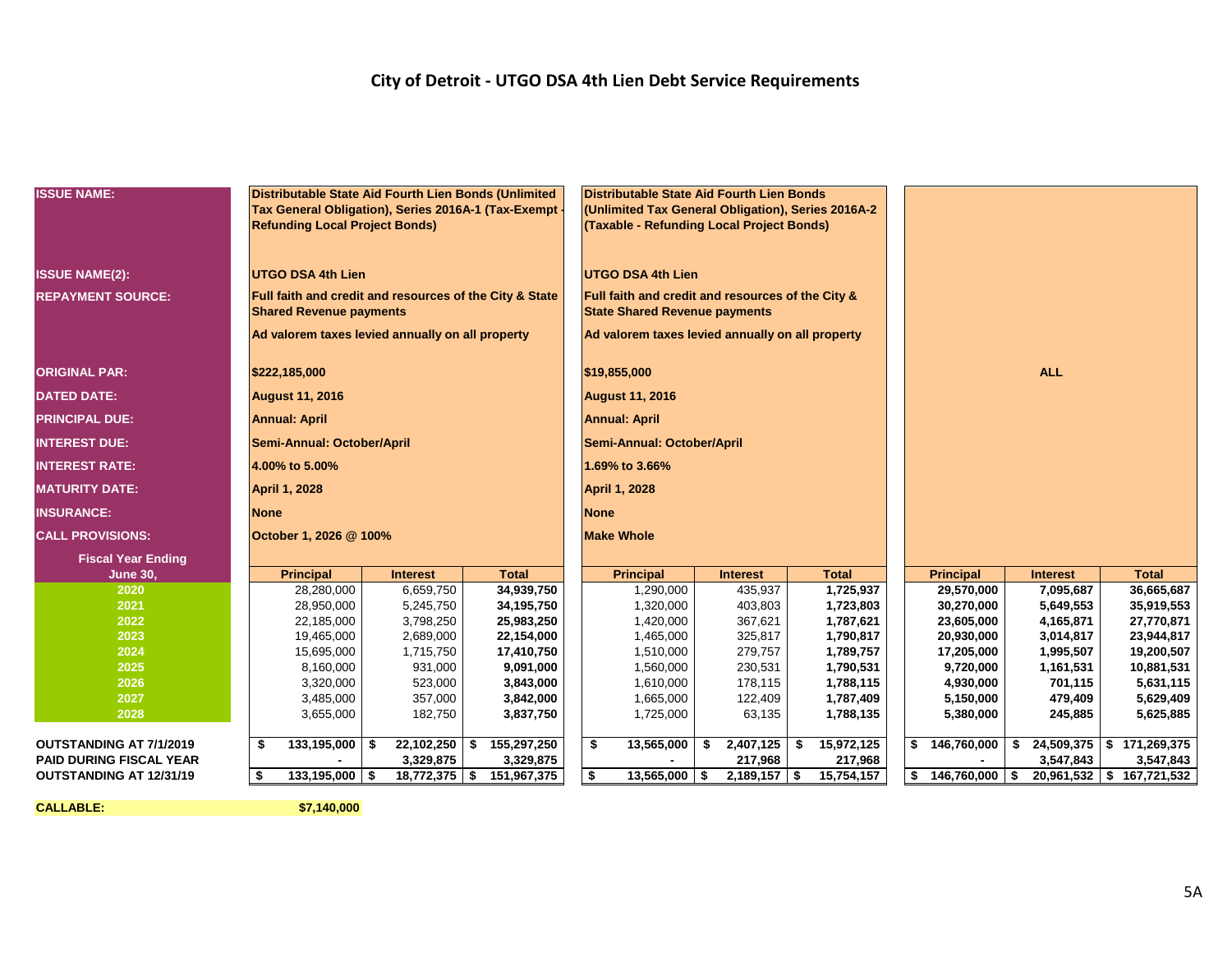#### **City of Detroit - LTGO DSA 5th Lien Debt Service Requirements**

| <b>ISSUE NAME:</b>             | Distributable State Aid Fifth Lien Bonds (Limited Tax General<br>Obligation), Series 2018 (Taxable)         |                            |                          |  |  |  |  |  |  |  |  |  |  |  |
|--------------------------------|-------------------------------------------------------------------------------------------------------------|----------------------------|--------------------------|--|--|--|--|--|--|--|--|--|--|--|
| <b>ISSUE NAME(2):</b>          | <b>LTGO DSA Fifth Lien Bonds</b><br>Full faith and credit and resources of the City, additionally Detroit's |                            |                          |  |  |  |  |  |  |  |  |  |  |  |
| <b>REPAYMENT</b>               |                                                                                                             |                            |                          |  |  |  |  |  |  |  |  |  |  |  |
|                                | share of State Shared Revenue payments.                                                                     |                            |                          |  |  |  |  |  |  |  |  |  |  |  |
| <b>SOURCE:</b>                 | Ad valorem taxes levied annually on all property                                                            |                            |                          |  |  |  |  |  |  |  |  |  |  |  |
| <b>ORIGINAL PAR:</b>           | \$175,985,000                                                                                               |                            |                          |  |  |  |  |  |  |  |  |  |  |  |
| <b>DATED DATE:</b>             | <b>December 13, 2018</b>                                                                                    |                            |                          |  |  |  |  |  |  |  |  |  |  |  |
| <b>PRINCIPAL DUE:</b>          | <b>Annual: November</b>                                                                                     |                            |                          |  |  |  |  |  |  |  |  |  |  |  |
| <b>INTEREST DUE:</b>           | Semi-Annual: November/May                                                                                   |                            |                          |  |  |  |  |  |  |  |  |  |  |  |
| <b>INTEREST RATE:</b>          | 4.920% to 5.020%                                                                                            |                            |                          |  |  |  |  |  |  |  |  |  |  |  |
| <b>MATURITY DATE:</b>          | November 1, 2043                                                                                            |                            |                          |  |  |  |  |  |  |  |  |  |  |  |
| <b>INSURANCE:</b>              | <b>Noninsured</b>                                                                                           |                            |                          |  |  |  |  |  |  |  |  |  |  |  |
| <b>CALL PROVISIONS:</b>        | <b>Make-Whole</b>                                                                                           |                            |                          |  |  |  |  |  |  |  |  |  |  |  |
| <b>Fiscal Year Ending</b>      | <b>Principal</b>                                                                                            | <b>Interest</b>            | <b>Total</b>             |  |  |  |  |  |  |  |  |  |  |  |
| <b>June 30,</b>                |                                                                                                             |                            |                          |  |  |  |  |  |  |  |  |  |  |  |
| 2020                           |                                                                                                             | 8,745,092                  | 8,745,092                |  |  |  |  |  |  |  |  |  |  |  |
| 2021                           |                                                                                                             | 8,745,092                  | 8,745,092                |  |  |  |  |  |  |  |  |  |  |  |
| 2022                           | 8,745,092<br>8,745,092                                                                                      |                            |                          |  |  |  |  |  |  |  |  |  |  |  |
| 2023                           | 8,745,092<br>8,745,092                                                                                      |                            |                          |  |  |  |  |  |  |  |  |  |  |  |
| 2024<br>2025                   |                                                                                                             | 8,745,092                  | 8,745,092                |  |  |  |  |  |  |  |  |  |  |  |
| 2026                           |                                                                                                             | 8,745,092<br>8,745,092     | 8,745,092<br>8,745,092   |  |  |  |  |  |  |  |  |  |  |  |
| 2027                           |                                                                                                             | 8,745,092                  | 8,745,092                |  |  |  |  |  |  |  |  |  |  |  |
| 2028                           |                                                                                                             | 8,745,092                  | 8,745,092                |  |  |  |  |  |  |  |  |  |  |  |
| 2029                           |                                                                                                             | 8,745,092                  | 8,745,092                |  |  |  |  |  |  |  |  |  |  |  |
| 2030                           |                                                                                                             | 8,745,092                  | 8,745,092                |  |  |  |  |  |  |  |  |  |  |  |
| 2031                           |                                                                                                             | 8,745,092                  | 8,745,092                |  |  |  |  |  |  |  |  |  |  |  |
| 2032                           |                                                                                                             | 8,745,092                  | 8,745,092                |  |  |  |  |  |  |  |  |  |  |  |
| 2033                           |                                                                                                             | 8,745,092                  | 8,745,092                |  |  |  |  |  |  |  |  |  |  |  |
| 2034                           | 5,755,000                                                                                                   | 8,603,519                  | 14,358,519               |  |  |  |  |  |  |  |  |  |  |  |
| 2035                           | 865,000                                                                                                     | 8,440,667                  | 9,305,667                |  |  |  |  |  |  |  |  |  |  |  |
| 2036                           | 2,855,000                                                                                                   | 8,349,155                  | 11,204,155               |  |  |  |  |  |  |  |  |  |  |  |
| 2037                           | \$19,560,000                                                                                                | \$7,797,746                | 27,357,746               |  |  |  |  |  |  |  |  |  |  |  |
| 2038                           | \$19,720,000                                                                                                | \$6,831,458                | 26,551,458               |  |  |  |  |  |  |  |  |  |  |  |
| 2039<br>2040                   | \$20,100,000                                                                                                | \$5,851,886                | 25,951,886               |  |  |  |  |  |  |  |  |  |  |  |
| 2041                           | \$20,500,000<br>\$20,935,000                                                                                | \$4,853,126<br>\$3,823,358 | 25,353,126<br>24,758,358 |  |  |  |  |  |  |  |  |  |  |  |
| 2042                           | \$21,400,000                                                                                                | \$2,760,749                | 24,160,749               |  |  |  |  |  |  |  |  |  |  |  |
| 2043                           | \$21,890,000<br>\$1,674,170<br>23,564,170                                                                   |                            |                          |  |  |  |  |  |  |  |  |  |  |  |
| 2044                           | \$22,405,000                                                                                                | \$562,366                  | 22,967,366               |  |  |  |  |  |  |  |  |  |  |  |
|                                |                                                                                                             |                            |                          |  |  |  |  |  |  |  |  |  |  |  |
| <b>OUTSTANDING AT 7/1/2019</b> | \$<br>175,985,000                                                                                           | \$<br>181,979,487          | \$<br>357,964,487        |  |  |  |  |  |  |  |  |  |  |  |
| <b>PAID DURING FISCAL YEAR</b> |                                                                                                             | 4,372,546                  | 4,372,546                |  |  |  |  |  |  |  |  |  |  |  |
| <b>OUTSTANDING AT 12/31/19</b> | 175,985,000<br>\$                                                                                           | \$<br>177,606,941          | \$<br>353,591,941        |  |  |  |  |  |  |  |  |  |  |  |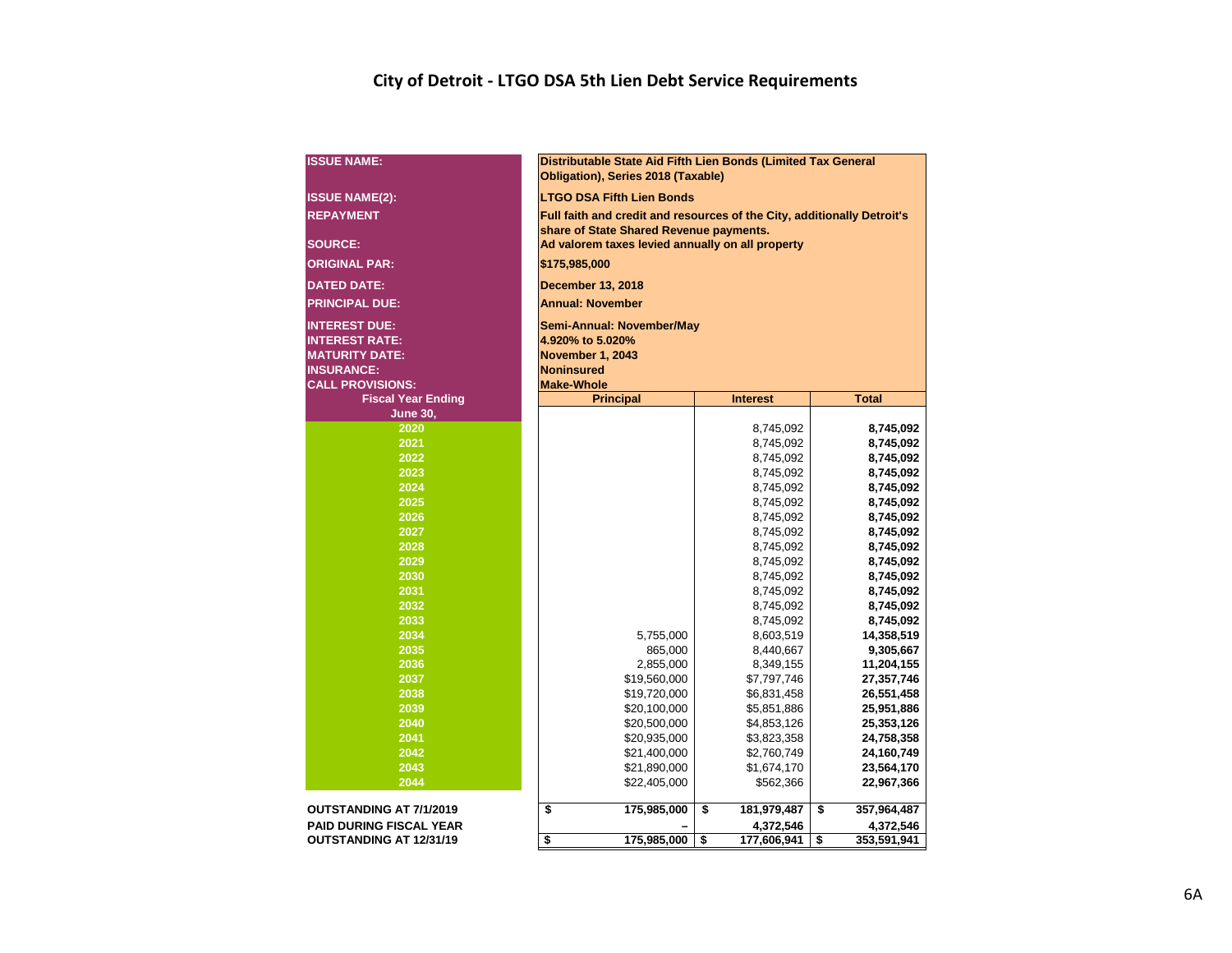| <b>ISSUE NAME:</b>               |               | <b>Financial Recovery Income Tax Revenue and</b><br>Refunding Bonds, Series 2014-A (Tax-Exempt) |      |                        |                                                       |    | <b>Financial Recovery Income Tax Revenue and</b><br>Refunding Bonds, Series 2014-B (Taxable) |                        |                          |            |                          |  |                        |     |                          |  |  |
|----------------------------------|---------------|-------------------------------------------------------------------------------------------------|------|------------------------|-------------------------------------------------------|----|----------------------------------------------------------------------------------------------|------------------------|--------------------------|------------|--------------------------|--|------------------------|-----|--------------------------|--|--|
| <b>ISSUE NAME(2):</b>            |               | <b>Exit Financing (Remarketed)</b>                                                              |      |                        |                                                       |    | <b>Exit Financing (Remarketed)</b>                                                           |                        |                          |            |                          |  |                        |     |                          |  |  |
| <b>REPAYMENT</b>                 | the City      |                                                                                                 |      |                        | Income Taxes & Full faith and credit and resources of |    | Income Taxes & Full faith and credit and resources of<br>the City                            |                        |                          |            |                          |  |                        |     |                          |  |  |
| <b>SOURCE:</b>                   |               | <b>Income Taxes</b>                                                                             |      |                        |                                                       |    | <b>Income Taxes</b>                                                                          |                        |                          |            |                          |  |                        |     |                          |  |  |
| <b>ORIGINAL PAR:</b>             | \$134,725,000 |                                                                                                 |      |                        |                                                       |    | \$110,275,000                                                                                |                        |                          | <b>ALL</b> |                          |  |                        |     |                          |  |  |
| <b>DATED DATE:</b>               |               | September 1, 2015                                                                               |      |                        |                                                       |    | September 1, 2015                                                                            |                        |                          |            |                          |  |                        |     |                          |  |  |
| <b>PRINCIPAL DUE:</b>            |               | <b>Annual: October</b>                                                                          |      |                        |                                                       |    | <b>Annual: October</b>                                                                       |                        |                          |            |                          |  |                        |     |                          |  |  |
| <b>INTEREST DUE:</b>             |               | Semi Annual: October/April                                                                      |      |                        |                                                       |    | Semi Annual: October/April                                                                   |                        |                          |            |                          |  |                        |     |                          |  |  |
| <b>INTEREST RATE:</b>            |               | 3.40% to 4.50%                                                                                  |      |                        |                                                       |    | 4.60%                                                                                        |                        |                          |            |                          |  |                        |     |                          |  |  |
| <b>MATURITY DATE:</b>            |               | <b>October 1, 2029</b>                                                                          |      |                        |                                                       |    | <b>October 1, 2022</b>                                                                       |                        |                          |            |                          |  |                        |     |                          |  |  |
| <b>INSURANCE:</b>                |               | <b>Noninsured</b>                                                                               |      |                        |                                                       |    | <b>Noninsured</b>                                                                            |                        |                          |            |                          |  |                        |     |                          |  |  |
| <b>CALL PROVISIONS:</b>          | <b>None</b>   |                                                                                                 |      |                        |                                                       |    | <b>None</b>                                                                                  |                        |                          |            |                          |  |                        |     |                          |  |  |
|                                  |               | <b>Principal</b>                                                                                |      | <b>Interest</b>        | <b>Total</b>                                          |    | <b>Principal</b>                                                                             | <b>Interest</b>        | <b>Total</b>             |            | <b>Principal</b>         |  | <b>Interest</b>        |     | <b>Total</b>             |  |  |
| <b>Fiscal Year Ending</b>        |               |                                                                                                 |      |                        |                                                       |    |                                                                                              |                        |                          |            |                          |  |                        |     |                          |  |  |
| <b>June 30,</b>                  |               |                                                                                                 |      |                        |                                                       |    |                                                                                              |                        |                          |            |                          |  |                        |     |                          |  |  |
| 2020<br>2021                     |               |                                                                                                 |      | 5.831.106<br>5.797.106 | 5,831,106                                             |    | 22,890,000                                                                                   | 3,787,180              | 26,677,180               |            | 22,890,000<br>24.200.000 |  | 9,618,286<br>8.547.216 |     | 32,508,286               |  |  |
| 2022                             |               | 2,000,000<br>2,000,000                                                                          |      | 5,727,106              | 7,797,106<br>7,727,106                                |    | 22,200,000<br>23,605,000                                                                     | 2,750,110<br>1,696,595 | 24,950,110<br>25,301,595 |            | 25,605,000               |  | 7,423,701              |     | 32,747,216<br>33,028,701 |  |  |
| 2023                             |               | 2,000,000                                                                                       |      | 5,653,106              | 7,653,106                                             |    | 25,080,000                                                                                   | 576,840                | 25,656,840               |            | 27,080,000               |  | 6,229,946              |     | 33,309,946               |  |  |
| 2024                             |               | 15,375,000                                                                                      |      | 5,317,216              | 20,692,216                                            |    |                                                                                              |                        |                          |            | 15,375,000               |  | 5,317,216              |     | 20,692,216               |  |  |
| 2025                             |               | 16,285,000                                                                                      |      | 4,693,625              | 20,978,625                                            |    |                                                                                              |                        |                          |            | 16,285,000               |  | 4,693,625              |     | 20,978,625               |  |  |
| 2026                             |               | 17,245,000                                                                                      |      | 3,979,913              | 21,224,913                                            |    |                                                                                              |                        |                          |            | 17,245,000               |  | 3,979,913              |     | 21,224,913               |  |  |
| 2027                             |               | 18,265,000                                                                                      |      | 3,180,938              | 21,445,938                                            |    |                                                                                              |                        |                          |            | 18,265,000               |  | 3,180,938              |     | 21,445,938               |  |  |
| 2028                             |               | 19,350,000                                                                                      |      | 2,334,600              | 21,684,600                                            |    |                                                                                              |                        |                          |            | 19,350,000               |  | 2,334,600              |     | 21,684,600               |  |  |
| 2029                             |               | 20,495,000                                                                                      |      | 1,438,088              | 21,933,088                                            |    |                                                                                              |                        |                          |            | 20,495,000               |  | 1,438,088              |     | 21,933,088               |  |  |
| 2030                             |               | 21,710,000                                                                                      |      | 488,475                | 22,198,475                                            |    |                                                                                              |                        |                          |            | 21,710,000               |  | 488,475                |     | 22,198,475               |  |  |
|                                  |               |                                                                                                 |      |                        |                                                       |    |                                                                                              |                        |                          |            |                          |  |                        |     |                          |  |  |
| <b>OUTSTANDING AT 7/1/2019</b>   | \$            | 134,725,000                                                                                     | ∣\$  | 44,441,278             | $\frac{1}{2}$ \$ 179,166,278                          | \$ | $93,775,000$ \$                                                                              | 8,810,725              | \$<br>102,585,725        | ∣ SS       | $228,500,000$ \$         |  | $53,252,003$ \$        |     | 281,752,003              |  |  |
| <b>PAID DURING FISCAL YEAR*</b>  |               |                                                                                                 |      | 2,915,553              | 2,915,553                                             |    | 22,890,000                                                                                   | 2,156,825              | 25,046,825               |            | 22,890,000               |  | 5,072,378              |     | 27,962,378               |  |  |
| <b>OUTSTANDING AT 12/31/2019</b> | \$            | 134,725,000                                                                                     | - \$ | 41,525,725             | \$176,250,725                                         | \$ | 70,885,000 \$                                                                                | 6,653,900              | \$<br>77,538,900         |            | $205,610,000$ \$         |  | 48,179,625             | -\$ | 253,789,625              |  |  |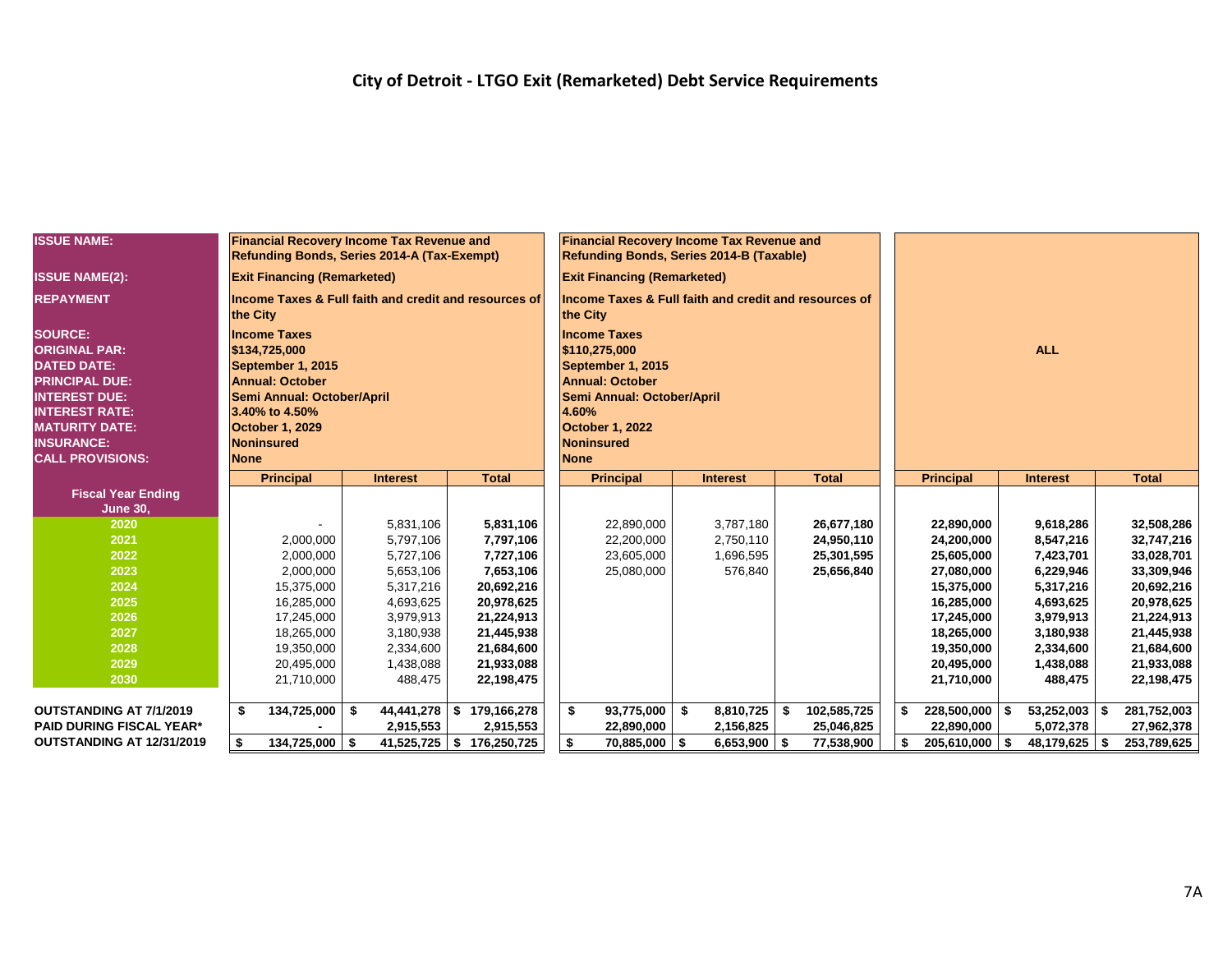#### **City of Detroit - LTGO B-Notes Debt Service Requirements**

| <b>ISSUE NAME:</b>        | Financial Recovery Bonds, Series 2014-B1 (Federally Taxable) |                          |                          | Taxable)                                 | Financial Recovery Bonds, Series 2014-B2 (Federally |                        |                          |                          |                          |  |  |  |  |  |
|---------------------------|--------------------------------------------------------------|--------------------------|--------------------------|------------------------------------------|-----------------------------------------------------|------------------------|--------------------------|--------------------------|--------------------------|--|--|--|--|--|
| <b>ISSUE NAME(2):</b>     | <b>B-Notes</b>                                               |                          |                          | <b>B-Notes</b>                           |                                                     |                        |                          |                          |                          |  |  |  |  |  |
| <b>REPAYMENT SOURCE:</b>  | Full faith and credit and resources of the City              |                          |                          |                                          | Full faith and credit and resources of the City     |                        |                          |                          |                          |  |  |  |  |  |
| <b>ORIGINAL PAR:</b>      | \$616,560,047                                                |                          |                          | <b>ALL</b>                               |                                                     |                        |                          |                          |                          |  |  |  |  |  |
| <b>DATED DATE:</b>        | December 10, 2014                                            |                          |                          | \$15,404,098<br><b>December 10, 2014</b> |                                                     |                        |                          |                          |                          |  |  |  |  |  |
|                           |                                                              |                          |                          |                                          |                                                     |                        |                          |                          |                          |  |  |  |  |  |
| <b>PRINCIPAL DUE:</b>     | <b>Annual: April</b>                                         |                          |                          | <b>Annual: April</b>                     |                                                     |                        |                          |                          |                          |  |  |  |  |  |
| <b>INTEREST DUE:</b>      | Semi Annual: April/October                                   |                          |                          | Semi Annual: April/October               |                                                     |                        |                          |                          |                          |  |  |  |  |  |
| <b>INTEREST RATE:</b>     | 4.00% to 6.00%                                               |                          |                          | 4.00% to 6.00%                           |                                                     |                        |                          |                          |                          |  |  |  |  |  |
| <b>MATURITY DATE:</b>     | <b>April 1, 2044</b>                                         |                          |                          | April 1, 2044                            |                                                     |                        |                          |                          |                          |  |  |  |  |  |
| <b>INSURANCE:</b>         | <b>Noninsured</b>                                            |                          |                          | <b>Noninsured</b>                        |                                                     |                        |                          |                          |                          |  |  |  |  |  |
| <b>CALL PROVISIONS:</b>   | <b>Callable at Par</b>                                       |                          |                          | <b>Callable at Par</b>                   |                                                     |                        |                          |                          |                          |  |  |  |  |  |
|                           | Principal                                                    | <b>Interest</b>          | <b>Total</b>             | <b>Principal</b>                         | <b>Interest</b>                                     | <b>Total</b>           | Principal                | <b>Interest</b>          | <b>Total</b>             |  |  |  |  |  |
| <b>Fiscal Year Ending</b> |                                                              |                          |                          |                                          |                                                     |                        |                          |                          |                          |  |  |  |  |  |
| June 30,<br>2020          |                                                              | 16,973,304               | 16,973,304               |                                          | 399,168                                             | 399,168                | $\blacksquare$           | 17,372,472               | 17,372,472               |  |  |  |  |  |
| 2021                      |                                                              | 16,973,304               | 16,973,304               |                                          | 399,168                                             | 399,168                |                          | 17,372,472               | 17,372,472               |  |  |  |  |  |
| 2022                      |                                                              | 16,973,304               | 16,973,304               |                                          | 399,168                                             | 399,168                |                          | 17,372,472               | 17,372,472               |  |  |  |  |  |
| 2023                      |                                                              | 16,973,304               | 16,973,304               |                                          | 399,168                                             | 399,168                |                          | 17,372,472               | 17,372,472               |  |  |  |  |  |
| 2024                      |                                                              | 16,973,304               | 16,973,304               |                                          | 399,168                                             | 399,168                |                          | 17,372,472               | 17,372,472               |  |  |  |  |  |
| 2025                      | 2,411,066                                                    | 16,973,304               | 19,384,370               |                                          | 399,168                                             | 399,168                | 2,411,066                | 17,372,472               | 19,783,538<br>19,533,015 |  |  |  |  |  |
| 2026                      | 2,256,986                                                    | 16,876,861               | 19,133,847               |                                          | 399,168                                             | 399,168                | 2,256,986                | 17,276,029<br>17,185,749 |                          |  |  |  |  |  |
| 2027                      | 2,128,183                                                    | 16,786,582               | 18,914,765               |                                          | 399,168                                             | 399,168                | 2,128,183                | 19,313,932               |                          |  |  |  |  |  |
| 2028<br>2029              | 1,977,770<br>1,807,988                                       | 16,701,454<br>16,622,344 | 18,679,224<br>18,430,332 |                                          | 399,168<br>399,168                                  | 399,168<br>399,168     | 1,977,770<br>1,807,988   | 17,100,622<br>17,021,511 | 19,078,392<br>18,829,499 |  |  |  |  |  |
| 2030                      | 1,616,461                                                    | 16,550,024               | 18,166,485               |                                          | 399,168                                             | 399,168                | 1,616,461                | 16,949,192               | 18,565,653               |  |  |  |  |  |
| 2031                      | 23,874,105                                                   | 16,485,366               | 40,359,471               |                                          | 399,168                                             | 399,168                | 23,874,105               | 16,884,533               | 40,758,638               |  |  |  |  |  |
| 2032                      | 24,095,750                                                   | 15,530,401               | 39,626,151               | 736,738                                  | 399,168                                             | 1,135,906              | 24,832,488               | 15,929,569               | 40,762,057               |  |  |  |  |  |
| 2033                      | 25,056,264                                                   | 14,566,571               | 39,622,835               | 770,205                                  | 369,698                                             | 1,139,903              | 25,826,469               | 14,936,270               | 40,762,739               |  |  |  |  |  |
| 2034                      | 30,828,003                                                   | 13,564,321               | 44,392,324               | 770,205                                  | 338,890                                             | 1,109,095              | 31,598,208               | 13,903,211               | 45,501,419               |  |  |  |  |  |
| 2035                      | 30,828,003                                                   | 18,496,801               | 49,324,804               | 770,205                                  | 462,123                                             | 1,232,328              | 31,598,208               | 18,958,924               | 50,557,132               |  |  |  |  |  |
| 2036                      | 30,828,003                                                   | 16,647,121               | 47,475,124               | 770,205                                  | 415,911                                             | 1,186,116              | 31,598,208               | 17,063,031               | 48,661,239               |  |  |  |  |  |
| 2037                      | 30,828,003                                                   | 14,797,441               | 45,625,444               | 770,205                                  | 369,698                                             | 1,139,903              | 31,598,208               | 15,167,139               | 46,765,347               |  |  |  |  |  |
| 2038<br>2039              | 30,828,003<br>30,828,003                                     | 12,947,760<br>11,098,080 | 43,775,763<br>41,926,083 | 770,205<br>770,205                       | 323,486<br>277,274                                  | 1,093,691<br>1,047,479 | 31,598,208<br>31,598,208 | 13,271,246<br>11,375,354 | 44,869,454<br>42,973,562 |  |  |  |  |  |
| 2040                      | 30,828,003                                                   | 9,248,400                | 40,076,403               | 770,205                                  | 231,061                                             | 1,001,266              | 31,598,208               | 9,479,462                | 41,077,670               |  |  |  |  |  |
| 2041                      | 30,828,003                                                   | 7,398,720                | 38,226,723               | 770,205                                  | 184,849                                             | 955,054                | 31,598,208               | 7,583,569                | 39, 181, 777             |  |  |  |  |  |
| 2042                      | 30,828,003                                                   | 5,549,040                | 36,377,043               | 770,205                                  | 138,637                                             | 908,842                | 31,598,208               | 5,687,677                | 37,285,885               |  |  |  |  |  |
| 2043                      | 30,828,003                                                   | 3,699,360                | 34,527,363               | 770,205                                  | 92,424                                              | 3,791,784              | 35,389,992               |                          |                          |  |  |  |  |  |
| 2044                      | 30,827,990                                                   | 1,849,679                | 32,677,669               | 770,203                                  | 46,212                                              | 862,629<br>816,415     | 31,598,208<br>31,598,193 | 1,895,892                | 33,494,085               |  |  |  |  |  |
| OUTSTANDING AT 7/1/2019   | 424,332,593 \$<br>\$                                         | $347,256,148$ \$         | 771,588,741              | 9,979,196<br>s.                          | $8,439,446$ \$<br>- \$                              | 18,418,642             | 434,311,789 \$<br>\$     | $355,695,594$ \$         | 790,007,383              |  |  |  |  |  |
| PAID DURING FISCAL YEAR   |                                                              | 8,486,652                | 8,486,652                |                                          | 199,584                                             | 199,584                |                          | 8,686,236                | 8,686,236                |  |  |  |  |  |
| OUTSTANDING AT 12/31/19   | $424,332,593$ \$<br>l \$                                     | $338,769,496$ \$         | 763,102,089              | 5 ا<br>$9,979,196$ \$                    | $9,979,196$ \$                                      | 19,958,392             | 434,311,789 \$<br>- \$   | $347,009,358$ \$         | 781,321,147              |  |  |  |  |  |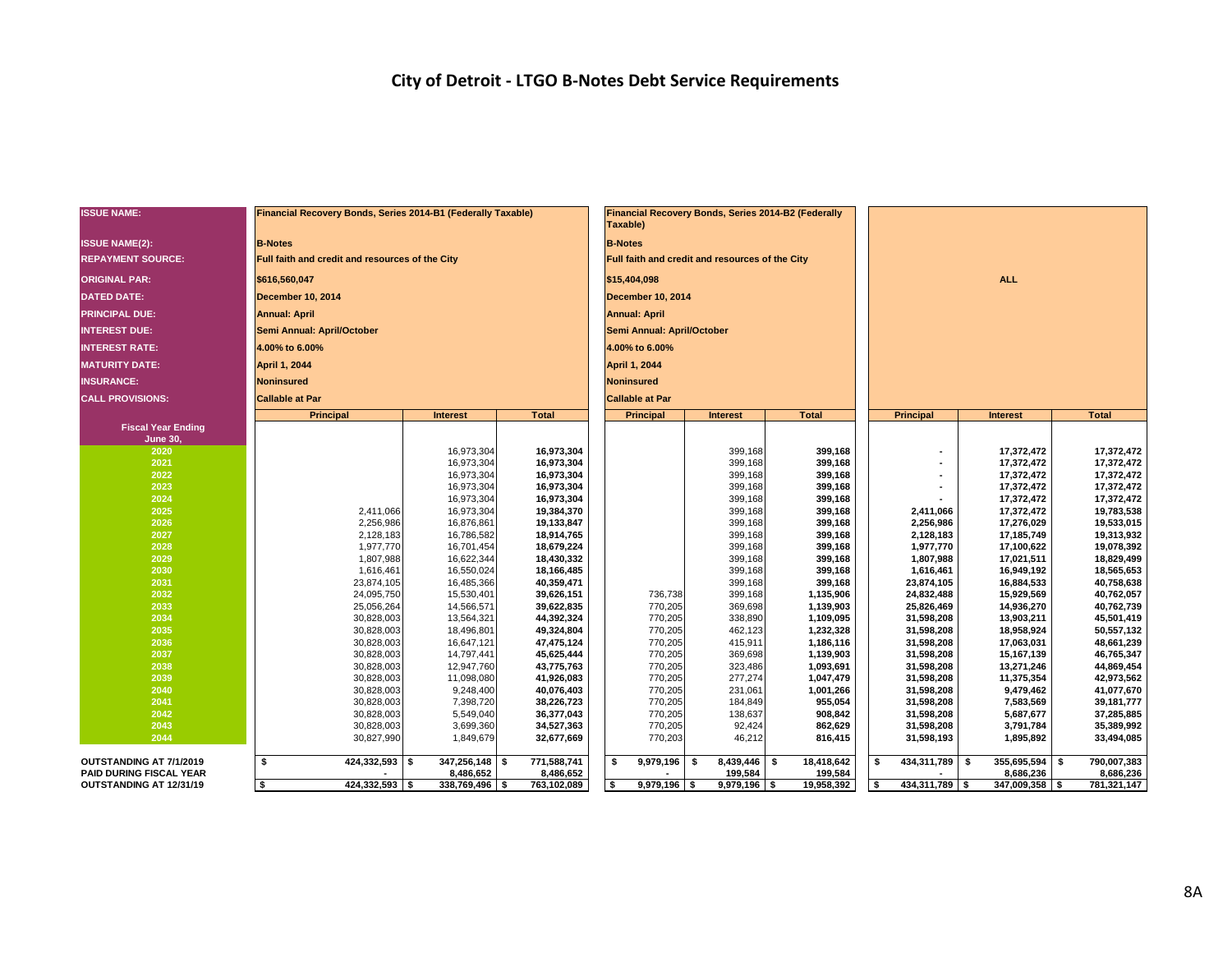| <b>ISSUE NAME:</b>                                        | City of Detroit 2019 Capital Improvement Bond                                                                  |                                                  |    |         |    |           |  |  |  |  |  |  |  |  |  |
|-----------------------------------------------------------|----------------------------------------------------------------------------------------------------------------|--------------------------------------------------|----|---------|----|-----------|--|--|--|--|--|--|--|--|--|
| <b>ISSUE NAME(2):</b>                                     | (Joe Louis Arena Demolition)                                                                                   |                                                  |    |         |    |           |  |  |  |  |  |  |  |  |  |
| <b>REPAYMENT</b>                                          |                                                                                                                | Full faith and credit and resources of the City. |    |         |    |           |  |  |  |  |  |  |  |  |  |
| <b>SOURCE:</b>                                            | Ad valorem taxes levied annually on all property<br>\$10,000,000 (of which \$4,159,104.37 has been drawn down) |                                                  |    |         |    |           |  |  |  |  |  |  |  |  |  |
| <b>ORIGINAL PAR:</b>                                      | June 10, 2019                                                                                                  |                                                  |    |         |    |           |  |  |  |  |  |  |  |  |  |
| <b>DATED DATE:</b>                                        | <b>Annual: July</b>                                                                                            |                                                  |    |         |    |           |  |  |  |  |  |  |  |  |  |
| <b>PRINCIPAL DUE:</b>                                     |                                                                                                                |                                                  |    |         |    |           |  |  |  |  |  |  |  |  |  |
| <b>INTEREST DUE:</b>                                      | <b>Annual: July</b>                                                                                            |                                                  |    |         |    |           |  |  |  |  |  |  |  |  |  |
| <b>INTEREST RATE:</b>                                     | 1.00% to 2.00%                                                                                                 |                                                  |    |         |    |           |  |  |  |  |  |  |  |  |  |
| <b>MATURITY DATE:</b>                                     | <b>July 8, 2039</b>                                                                                            |                                                  |    |         |    |           |  |  |  |  |  |  |  |  |  |
| <b>INSURANCE:</b>                                         | <b>Noninsured</b>                                                                                              |                                                  |    |         |    |           |  |  |  |  |  |  |  |  |  |
| <b>CALL PROVISIONS:</b>                                   |                                                                                                                |                                                  |    |         |    |           |  |  |  |  |  |  |  |  |  |
| <b>Fiscal Year Ending</b>                                 | <b>Total</b><br><b>Principal</b><br><b>Interest</b>                                                            |                                                  |    |         |    |           |  |  |  |  |  |  |  |  |  |
| <b>June 30,</b>                                           |                                                                                                                |                                                  |    |         |    |           |  |  |  |  |  |  |  |  |  |
| 2020                                                      | \$<br>\$                                                                                                       |                                                  |    |         |    |           |  |  |  |  |  |  |  |  |  |
| 2021                                                      | 40,806<br>40,806                                                                                               |                                                  |    |         |    |           |  |  |  |  |  |  |  |  |  |
| 2022                                                      | 44,098<br>44,098                                                                                               |                                                  |    |         |    |           |  |  |  |  |  |  |  |  |  |
| 2023                                                      | 277,452<br>194,270<br>83,182                                                                                   |                                                  |    |         |    |           |  |  |  |  |  |  |  |  |  |
| 2024                                                      | 277,452<br>198,155<br>79,297                                                                                   |                                                  |    |         |    |           |  |  |  |  |  |  |  |  |  |
| 2025                                                      | 201,912<br>75,540<br>277,452                                                                                   |                                                  |    |         |    |           |  |  |  |  |  |  |  |  |  |
| 2026                                                      | 71,295<br>277,452<br>206,157                                                                                   |                                                  |    |         |    |           |  |  |  |  |  |  |  |  |  |
| 2027                                                      |                                                                                                                | 210,280<br>67,172<br>277,452                     |    |         |    |           |  |  |  |  |  |  |  |  |  |
| 2028                                                      |                                                                                                                | 214,486                                          |    | 62,967  |    | 277,452   |  |  |  |  |  |  |  |  |  |
| 2029                                                      |                                                                                                                | 218,615                                          |    | 58,838  |    | 277,452   |  |  |  |  |  |  |  |  |  |
| 2030                                                      |                                                                                                                | 223,148                                          |    | 54,305  |    | 277,452   |  |  |  |  |  |  |  |  |  |
| 2031                                                      |                                                                                                                | 227,611                                          |    | 49,842  |    | 277,452   |  |  |  |  |  |  |  |  |  |
| 2032                                                      |                                                                                                                | 232,163                                          |    | 45,289  |    | 277,452   |  |  |  |  |  |  |  |  |  |
| 2033                                                      |                                                                                                                | 236,695                                          |    | 40,758  |    | 277,452   |  |  |  |  |  |  |  |  |  |
| 2034                                                      |                                                                                                                | 241,540                                          |    | 35,912  |    | 277,452   |  |  |  |  |  |  |  |  |  |
| 2035                                                      |                                                                                                                | 246,371                                          |    | 31,081  |    | 277,452   |  |  |  |  |  |  |  |  |  |
| 2036                                                      |                                                                                                                | 251,298                                          |    | 26,154  |    | 277,452   |  |  |  |  |  |  |  |  |  |
| 2037                                                      |                                                                                                                | 256,266                                          |    | 21,186  |    | 277,452   |  |  |  |  |  |  |  |  |  |
| 2038                                                      |                                                                                                                | 261,449                                          |    | 16,003  |    | 277,452   |  |  |  |  |  |  |  |  |  |
| 2039                                                      |                                                                                                                | 266,678                                          |    | 10,774  |    | 277,452   |  |  |  |  |  |  |  |  |  |
| 2040                                                      |                                                                                                                | 272,012                                          |    | 5,440   |    | 277,452   |  |  |  |  |  |  |  |  |  |
| 2041                                                      |                                                                                                                |                                                  |    |         |    |           |  |  |  |  |  |  |  |  |  |
| 2042                                                      |                                                                                                                |                                                  |    |         |    |           |  |  |  |  |  |  |  |  |  |
| 2043                                                      |                                                                                                                |                                                  |    |         |    |           |  |  |  |  |  |  |  |  |  |
| 2044                                                      |                                                                                                                |                                                  |    |         |    |           |  |  |  |  |  |  |  |  |  |
| OUTSTANDING AT 7/1/2019<br><b>PAID DURING FISCAL YEAR</b> | 4,159,104<br>\$<br>5,079,043<br>\$<br>\$<br>919,939                                                            |                                                  |    |         |    |           |  |  |  |  |  |  |  |  |  |
|                                                           |                                                                                                                |                                                  | \$ |         | \$ | 5,079,043 |  |  |  |  |  |  |  |  |  |
| <b>OUTSTANDING AT 12/31/19</b>                            | \$                                                                                                             | 4,159,104                                        |    | 919,939 |    |           |  |  |  |  |  |  |  |  |  |

1. The following three drawdowns have been made: Drawdown #1: \$850,000; Drawdown #2: \$3,000,000; Drawdown #3: \$309,104.37. The due date for the final drawdown is June 30, 2020.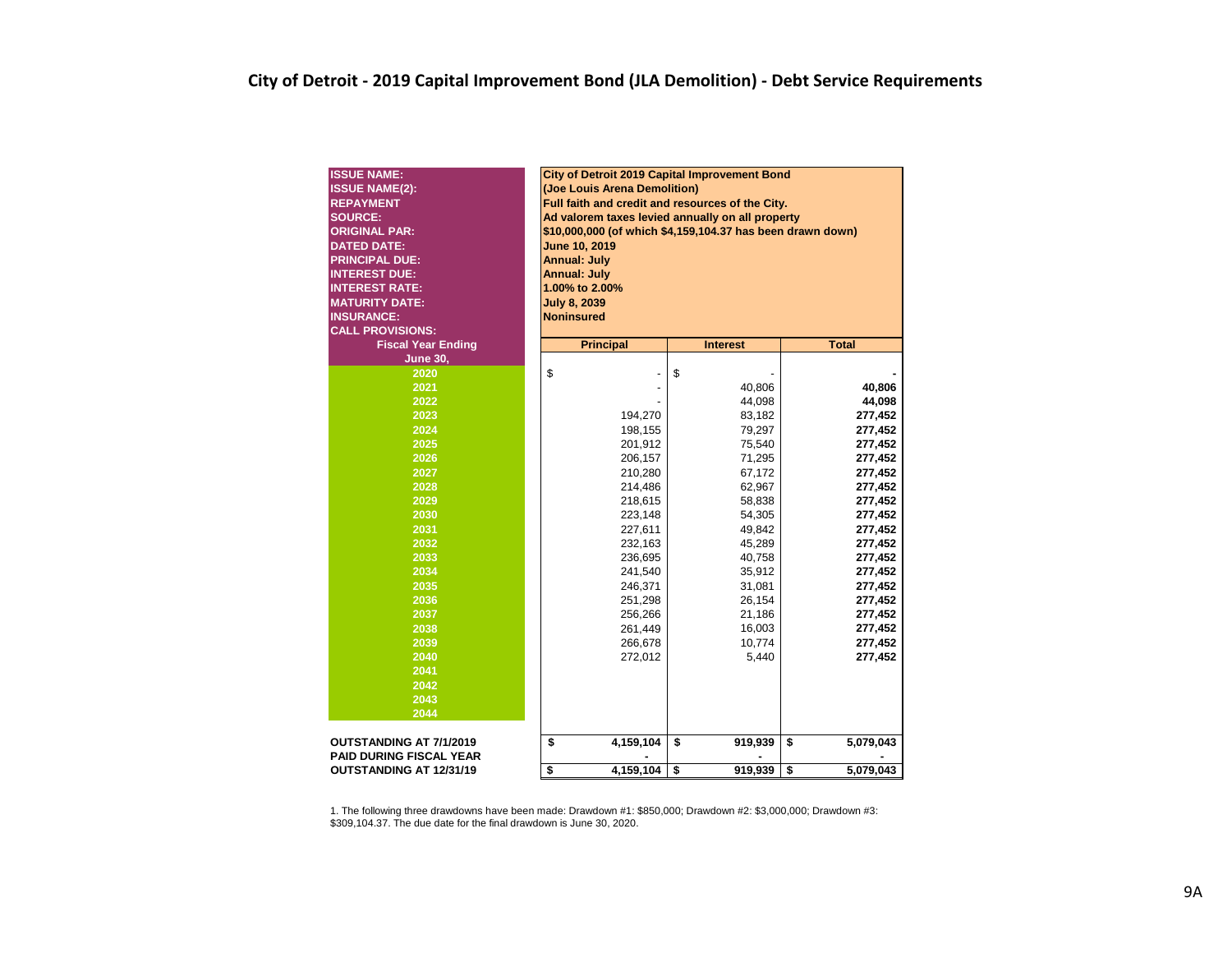#### **City of Detroit - MTF Bonds - Debt Service Requirements**

| <b>ISSUE NAME:</b><br><b>ISSUE NAME(2):</b><br><b>REPAYMENT</b><br><b>SOURCE:</b><br><b>ORIGINAL PAR:</b><br><b>DATED DATE:</b> | <b>City of Detroit Transportation Project</b><br><b>MTF Bonds</b><br><b>Act 51 dollars</b><br><b>Act 51 dollars</b><br>\$124,500,000* (of which \$90,000,000 has been drawn<br>down)<br><b>November 16, 2017</b> |                        |    |                        |    |                          |  |  |  |  |  |  |
|---------------------------------------------------------------------------------------------------------------------------------|------------------------------------------------------------------------------------------------------------------------------------------------------------------------------------------------------------------|------------------------|----|------------------------|----|--------------------------|--|--|--|--|--|--|
| <b>PRINCIPAL DUE:</b><br><b>INTEREST DUE:</b>                                                                                   | <b>April 1</b><br><b>April 1</b>                                                                                                                                                                                 |                        |    |                        |    |                          |  |  |  |  |  |  |
| <b>INTEREST RATE:</b>                                                                                                           |                                                                                                                                                                                                                  | 2.38% to 3.49%         |    |                        |    |                          |  |  |  |  |  |  |
| <b>MATURITY DATE:</b>                                                                                                           |                                                                                                                                                                                                                  | <b>April 1, 2032</b>   |    |                        |    |                          |  |  |  |  |  |  |
| <b>INSURANCE:</b><br><b>CALL PROVISIONS:</b>                                                                                    | <b>None</b><br>7 year                                                                                                                                                                                            |                        |    |                        |    |                          |  |  |  |  |  |  |
|                                                                                                                                 |                                                                                                                                                                                                                  |                        |    |                        |    |                          |  |  |  |  |  |  |
| <b>Fiscal Year Ending</b>                                                                                                       |                                                                                                                                                                                                                  |                        |    |                        |    |                          |  |  |  |  |  |  |
| <b>June 30,</b>                                                                                                                 |                                                                                                                                                                                                                  | <b>Principal</b>       |    | <b>Interest</b>        |    | <b>Total</b>             |  |  |  |  |  |  |
|                                                                                                                                 |                                                                                                                                                                                                                  |                        |    |                        |    |                          |  |  |  |  |  |  |
| 2020                                                                                                                            |                                                                                                                                                                                                                  |                        |    | 3,160,973              |    | 3,160,973                |  |  |  |  |  |  |
| 2021<br>2022                                                                                                                    |                                                                                                                                                                                                                  | 9,145,000              |    | 3,263,373              |    | 12,408,373               |  |  |  |  |  |  |
| 2023                                                                                                                            |                                                                                                                                                                                                                  | 9,345,000<br>9,585,000 |    | 2,998,809<br>2,704,628 |    | 12,343,809<br>12,289,628 |  |  |  |  |  |  |
| 2024                                                                                                                            |                                                                                                                                                                                                                  | 9,840,000              |    | 2,391,294              |    | 12,231,294               |  |  |  |  |  |  |
| 2025                                                                                                                            |                                                                                                                                                                                                                  | 10,115,000             |    | 2,058,801              |    | 12,173,801               |  |  |  |  |  |  |
| 2026                                                                                                                            |                                                                                                                                                                                                                  | 10,430,000             |    | 1,678,881              |    | 12,108,881               |  |  |  |  |  |  |
| 2027                                                                                                                            |                                                                                                                                                                                                                  | 10,765,000             |    | 1,272,007              |    | 12,037,007               |  |  |  |  |  |  |
| 2028                                                                                                                            |                                                                                                                                                                                                                  | 11,115,000             |    | 845,498                |    | 11,960,498               |  |  |  |  |  |  |
| 2029                                                                                                                            |                                                                                                                                                                                                                  | 9,660,000              |    | 395,674                |    | 10,055,674               |  |  |  |  |  |  |
| 2030                                                                                                                            |                                                                                                                                                                                                                  |                        |    |                        |    |                          |  |  |  |  |  |  |
| 2031                                                                                                                            |                                                                                                                                                                                                                  |                        |    |                        |    |                          |  |  |  |  |  |  |
| 2032                                                                                                                            |                                                                                                                                                                                                                  |                        |    |                        |    |                          |  |  |  |  |  |  |
|                                                                                                                                 |                                                                                                                                                                                                                  |                        |    |                        |    |                          |  |  |  |  |  |  |
| <b>OUTSTANDING AT 7/1/2019</b>                                                                                                  | \$                                                                                                                                                                                                               | 90,000,000             | \$ | 20,769,938             | \$ | 110,769,938              |  |  |  |  |  |  |
| <b>PAID DURING FISCAL YEAR</b>                                                                                                  | \$                                                                                                                                                                                                               | 90,000,000             | \$ | 1,529,287              | \$ | 1,529,287                |  |  |  |  |  |  |
| <b>OUTSTANDING AT 12/31/19</b>                                                                                                  |                                                                                                                                                                                                                  |                        |    | 19,240,651             |    | 109,240,651              |  |  |  |  |  |  |

The remaining draws will occur on April 1 and October 1, 2020. With each draw, the debt schedule is updated accordingly. The total principal to be drawn is \$124,500,000 and the total interest is \$37,545,372.57.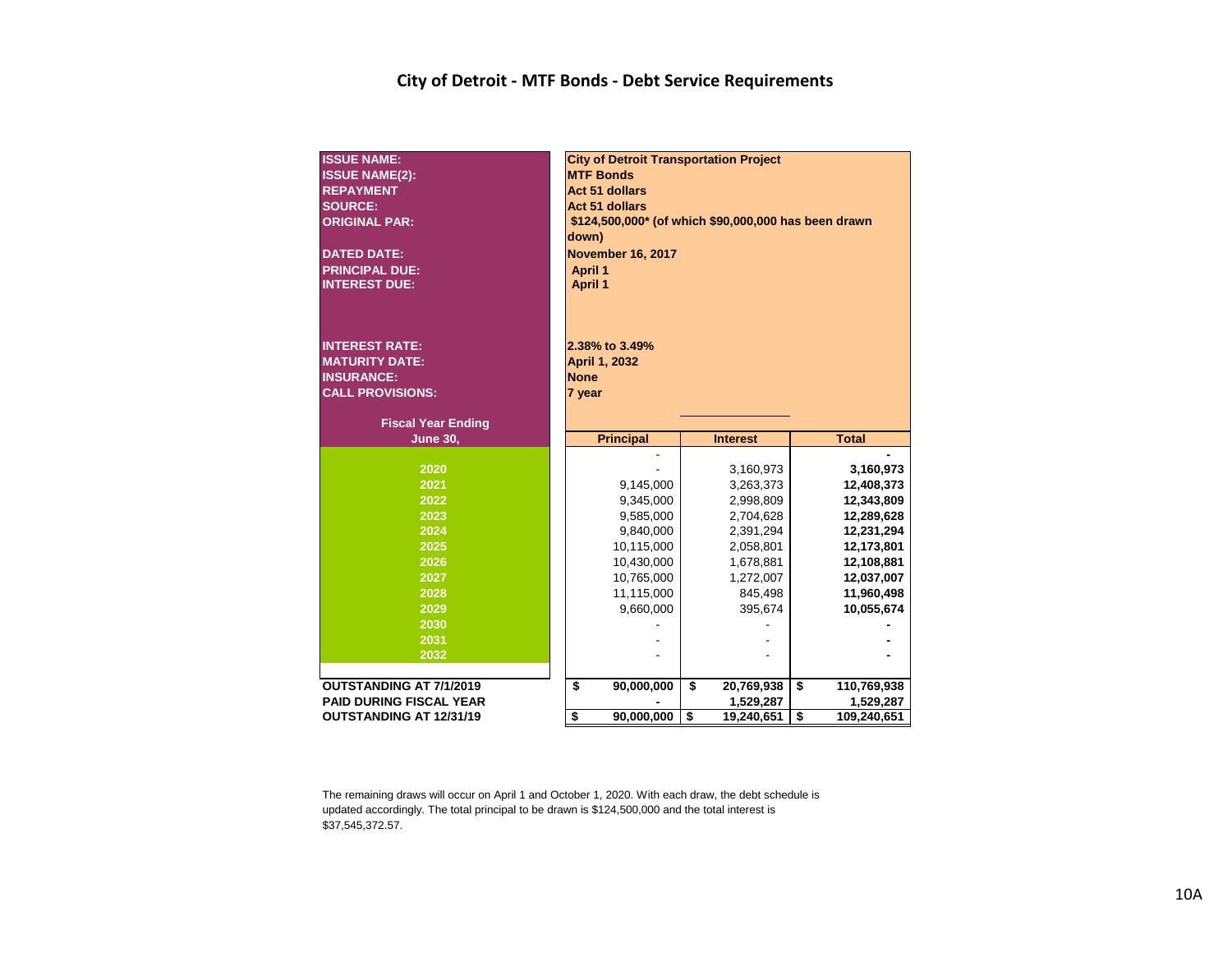| <b>ISSUE NAME:</b>              |             | <b>Mexicantown Welcome Center</b>                            |                  |                    |                                                              | <b>Book Cadillac Project Note 2</b> |    |                  |    |                    |  |  |  |
|---------------------------------|-------------|--------------------------------------------------------------|------------------|--------------------|--------------------------------------------------------------|-------------------------------------|----|------------------|----|--------------------|--|--|--|
|                                 |             | <b>HUD 108 Note</b>                                          |                  |                    |                                                              | <b>HUD 108 Note</b>                 |    |                  |    |                    |  |  |  |
| <b>REPAYMENT SOURCE:</b>        |             | <b>Section 108 Loan Guaranty</b><br><b>Block Grant Funds</b> |                  |                    | <b>Section 108 Loan Guaranty</b><br><b>Block Grant Funds</b> |                                     |    |                  |    |                    |  |  |  |
| <b>ORIGINAL PAR:</b>            |             | \$7,789,000                                                  |                  |                    | \$10,700,000                                                 |                                     |    |                  |    |                    |  |  |  |
| <b>DATED DATE:</b>              |             | March 26, 2019 (Refunding)                                   |                  |                    | March 26, 2019 (Refunding)                                   |                                     |    |                  |    |                    |  |  |  |
| <b>PRINCIPAL DUE:</b>           |             | <b>Annual: August</b>                                        |                  |                    | <b>Annual: August</b>                                        |                                     |    |                  |    |                    |  |  |  |
| <b>INTEREST DUE:</b>            |             | Semi Annual: August/February                                 |                  |                    |                                                              | Semi Annual: August/February        |    |                  |    |                    |  |  |  |
| <b>INTEREST RATE:</b>           |             | 5.09% to 5.70%                                               |                  |                    |                                                              | 4.33% to 5.38%                      |    |                  |    |                    |  |  |  |
| <b>MATURITY DATE:</b>           |             | <b>August 1, 2024</b>                                        |                  |                    |                                                              | <b>August 1, 2024</b>               |    |                  |    |                    |  |  |  |
| <b>INSURANCE:</b>               |             | <b>Noninsured</b>                                            |                  |                    |                                                              | <b>Noninsured</b>                   |    |                  |    |                    |  |  |  |
| <b>CALL PROVISIONS:</b>         | <b>None</b> |                                                              |                  |                    |                                                              | <b>None</b>                         |    |                  |    |                    |  |  |  |
|                                 |             | <b>Principal</b>                                             | Interest         | Total              |                                                              | Principal                           |    | Interest         |    | <b>Total</b>       |  |  |  |
|                                 |             |                                                              |                  |                    |                                                              |                                     |    |                  |    |                    |  |  |  |
| <b>Fiscal Year Ending</b>       |             |                                                              |                  |                    |                                                              |                                     |    |                  |    |                    |  |  |  |
| <b>June 30,</b>                 |             |                                                              |                  |                    |                                                              |                                     |    |                  |    |                    |  |  |  |
| 2020<br>2021                    |             | 270,000                                                      | 30,474           | 300,474            |                                                              | 716,000                             |    | 88,306           |    | 804,306            |  |  |  |
| 2022                            |             | 280,000<br>280,000                                           | 29,852<br>22,684 | 309,852<br>302,684 |                                                              | 716,000<br>716,000                  |    | 88,406<br>70,076 |    | 804,406<br>786,076 |  |  |  |
| 2023                            |             | 350,000                                                      | 14,629           | 364,629            |                                                              | 716,000                             |    | 51,758           |    | 767,758            |  |  |  |
| 2024                            |             | 360,000                                                      | 5,459            | 365,459            |                                                              | 716,000                             |    | 33,267           |    | 749,267            |  |  |  |
| 2025                            |             | 28.000                                                       | 374              | 28.374             |                                                              | 716,000                             |    | 14,343           |    | 730,343            |  |  |  |
| 2026                            |             |                                                              |                  |                    |                                                              | 175,000                             |    | 2,396            |    | 177,396            |  |  |  |
| 2027                            |             |                                                              |                  |                    |                                                              |                                     |    |                  |    |                    |  |  |  |
| 2028                            |             |                                                              |                  |                    |                                                              |                                     |    |                  |    |                    |  |  |  |
| 2029                            |             |                                                              |                  |                    |                                                              |                                     |    |                  |    |                    |  |  |  |
| 2030                            |             |                                                              |                  |                    |                                                              |                                     |    |                  |    |                    |  |  |  |
| 2031                            |             |                                                              |                  |                    |                                                              |                                     |    |                  |    |                    |  |  |  |
| 2032                            |             |                                                              |                  |                    |                                                              |                                     |    |                  |    |                    |  |  |  |
| <b>OUTSTANDING AT 7/1/2019</b>  | \$          | 1,568,000                                                    | \$<br>103,472    | \$<br>1,671,472    |                                                              | \$<br>4,471,000                     | \$ | 348,551          | \$ | 4,819,551          |  |  |  |
| <b>PAID DURING FISCAL YEAR*</b> |             | 270,000                                                      | 13,762           | 283,762            |                                                              | 716,000                             |    | 39,538           |    | 755,538            |  |  |  |
| <b>OUTSTANDING AT 12/31/19</b>  | \$          | 1,298,000                                                    | \$<br>89,710     | \$<br>1,387,710    |                                                              | \$<br>3,755,000                     | \$ | 309,013          | \$ | 4,064,013          |  |  |  |

Notes:

1. On April 29, 2019, the Woodward Gardens Project II Note was partially defeased (prepaid) by the City. Specifically, the City made payment to the HUD Trustee to defease the following maturities/principal amounts: August 1, 2019/\$160,000; August 1, 2017/\$261,000; August 1, 2018/\$1,557,000. In addition to the principal, the payment included amounts sufficient to pay the interest that accrued until the optional redemption date occurred and payment could be made to the holders of the HUD Certificates. The total payment was \$1,938,000. The 2019 maturity was defeased on August 1, 2019. The 2027 and 2028 maturities will be defeased by HUD on August 1, 2020. From the City's perspective, the principal amounts are considered defeased in substance on the date the City made payment.

2. In FY17, funds to prepay the New Amsterdam Note were placed in escrow and the Note was fully defeased in substance. The trustee pays the debt service from the escrow until the final payment on 8-1-22.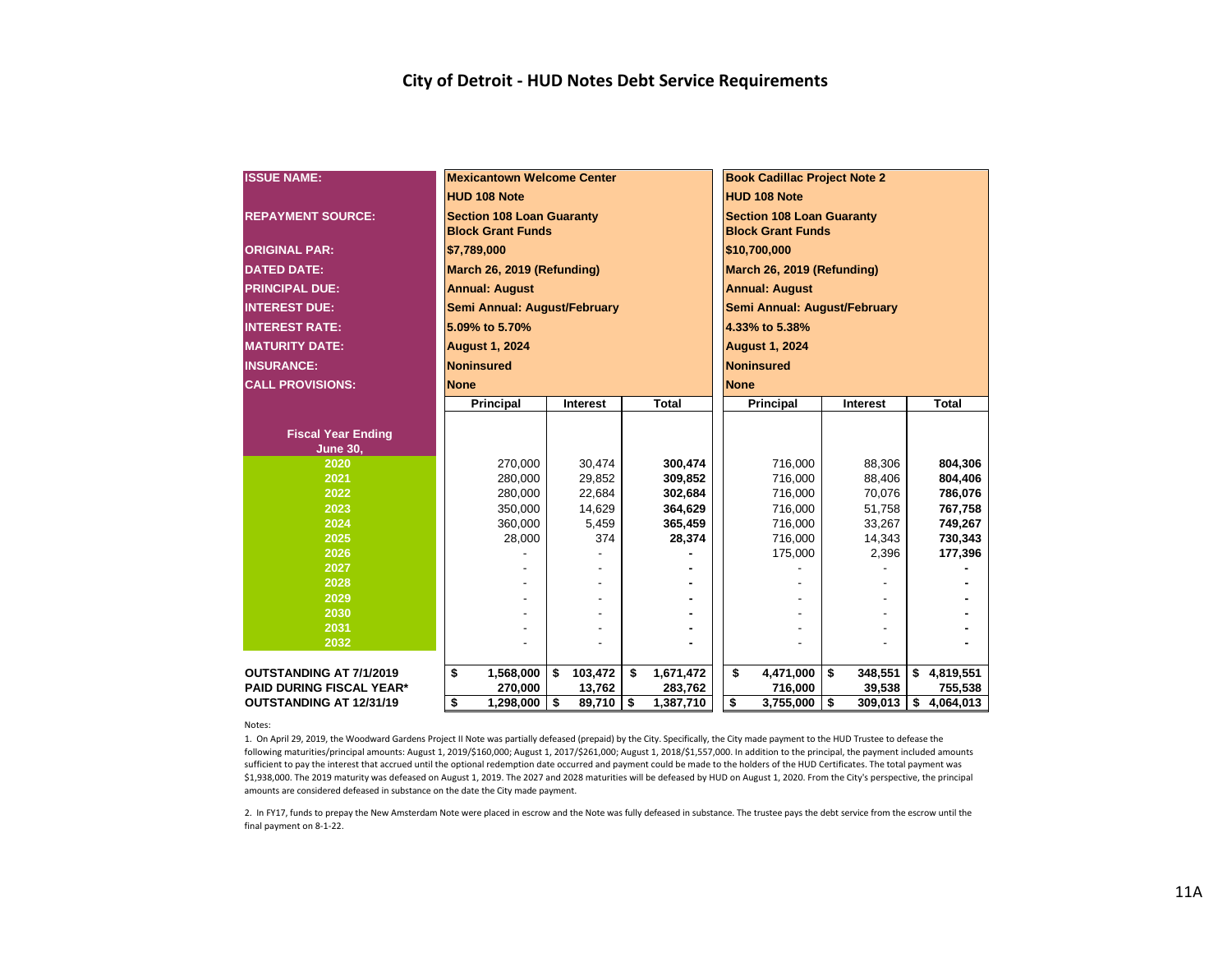#### **City of Detroit - HUD Notes Debt Service Requirements**

| <b>ISSUE NAME:</b>                           | <b>Garfield II Project Note 1</b>                            |              |                 | <b>Garfield II Project Note 2</b>                            |                |                      | <b>Garfield II Project Note 4</b>                            |                              |               |                  |  |  |  |
|----------------------------------------------|--------------------------------------------------------------|--------------|-----------------|--------------------------------------------------------------|----------------|----------------------|--------------------------------------------------------------|------------------------------|---------------|------------------|--|--|--|
|                                              | <b>HUD 108 Note</b>                                          |              |                 | <b>HUD 108 Note</b>                                          |                |                      |                                                              | <b>HUD 108 Note</b>          |               |                  |  |  |  |
| <b>REPAYMENT SOURCE:</b>                     | <b>Section 108 Loan Guaranty</b><br><b>Block Grant Funds</b> |              |                 | <b>Section 108 Loan Guaranty</b><br><b>Block Grant Funds</b> |                |                      | <b>Section 108 Loan Guaranty</b><br><b>Block Grant Funds</b> |                              |               |                  |  |  |  |
| <b>ORIGINAL PAR:</b>                         | \$6,522,000                                                  |              |                 | \$2,058,000                                                  |                |                      | \$1,393,000                                                  |                              |               |                  |  |  |  |
| <b>DATED DATE:</b>                           | March 26, 2019 (Refunding)                                   |              |                 | March 26, 2019 (Refunding)                                   |                |                      | May 28, 2015 (Refunding)                                     |                              |               |                  |  |  |  |
| <b>PRINCIPAL DUE:</b>                        | <b>Annual: August</b>                                        |              |                 | <b>Annual: August</b>                                        |                |                      |                                                              | <b>Annual: August</b>        |               |                  |  |  |  |
| <b>INTEREST DUE:</b>                         | Semi Annual: August/February                                 |              |                 | Semi Annual: August/February                                 |                |                      |                                                              | Semi Annual: August/February |               |                  |  |  |  |
| <b>INTEREST RATE:</b>                        | 4.33% to 5.30%                                               |              |                 | 5.09% to 5.77%                                               |                |                      |                                                              | .28% to 3.35%                |               |                  |  |  |  |
| <b>IMATURITY DATE:</b>                       | <b>August 1, 2025</b>                                        |              |                 | <b>August 1, 2026</b>                                        |                |                      |                                                              | <b>August 1, 2029</b>        |               |                  |  |  |  |
| <b>INSURANCE:</b>                            | <b>Noninsured</b>                                            |              |                 | Noninsured                                                   |                |                      |                                                              | Noninsured                   |               |                  |  |  |  |
| <b>CALL PROVISIONS:</b>                      | <b>None</b>                                                  |              |                 | <b>None</b>                                                  |                |                      | <b>None</b>                                                  |                              |               |                  |  |  |  |
|                                              | <b>Principal</b>                                             | Interest     | <b>Total</b>    | <b>Principal</b>                                             | Interest       | <b>Total</b>         |                                                              | <b>Principal</b>             | Interest      | <b>Total</b>     |  |  |  |
|                                              |                                                              |              |                 |                                                              |                |                      |                                                              |                              |               |                  |  |  |  |
| <b>Fiscal Year Ending</b><br><b>June 30,</b> |                                                              |              |                 |                                                              |                |                      |                                                              |                              |               |                  |  |  |  |
| 2020                                         | 480,000                                                      | 105,783      | 585,783         | 110,000                                                      | 36,196         | 146,196              |                                                              | 90,000                       | 27,955        | 117,955          |  |  |  |
| 2021                                         | 520,000                                                      | 114,104      | 634,104         | 120,000                                                      | 40,341         | 160,341              |                                                              | 95,000                       | 26,169        | 121,169          |  |  |  |
| 2022                                         | 620,000                                                      | 99,507       | 719,507         | 130,000                                                      | 37,141         | 167,141              |                                                              | 95,000                       | 24,112        | 119,112          |  |  |  |
| 2023                                         | 720,000                                                      | 82,370       | 802,370         | 140,000                                                      | 33,688         | 173,688              |                                                              | 100,000                      | 21,771        | 121,771          |  |  |  |
| 2024                                         | 780,000                                                      | 62,991       | 842,991         | 150,000                                                      | 29,941         | 179,941              |                                                              | 100,000                      | 19,146        | 119,146          |  |  |  |
| 2025                                         | 950,000                                                      | 40,108       | 990,108         | 240,000                                                      | 24,776         | 264,776              |                                                              | 100,000                      | 16,321        | 116,321          |  |  |  |
| 2026                                         | 1,002,000                                                    | 13,717       | 1,015,717       | 320,000                                                      | 17,194         | 337,194              |                                                              | 100,000                      | 13,421        | 113,421          |  |  |  |
| 2027                                         |                                                              |              |                 | 448,000                                                      | 6,406          | 454,406              |                                                              | 100,000                      | 10,396        | 110,396          |  |  |  |
| 2028                                         |                                                              |              |                 |                                                              |                |                      |                                                              | 100,000                      | 7,271         | 107,271          |  |  |  |
| 2029                                         |                                                              |              |                 |                                                              |                |                      |                                                              | 100,000                      | 4,071         | 104,071          |  |  |  |
| 2030                                         |                                                              |              |                 |                                                              |                |                      |                                                              | 73,000                       | 1,223         | 74,223           |  |  |  |
| 2031                                         |                                                              |              |                 |                                                              |                |                      |                                                              |                              |               |                  |  |  |  |
| 2032                                         |                                                              |              |                 |                                                              |                |                      |                                                              |                              |               |                  |  |  |  |
| <b>OUTSTANDING AT 7/1/2019</b>               | \$<br>$5,072,000$   \$                                       | 518,580      | 5,590,580<br>\$ | 1,658,000<br>\$                                              | 225,683<br>-\$ | \$1,883,683          | \$                                                           | 1,053,000                    | 171,856<br>s. | 1,224,856<br>-\$ |  |  |  |
| <b>PAID DURING FISCAL YEAR*</b>              | 480,000                                                      | 45,416       | 525,416         | 110,000                                                      | 15,261         | 125,261              |                                                              | 90,000                       | 14,401        | 104,401          |  |  |  |
| <b>OUTSTANDING AT 12/31/19</b>               | $4,592,000$ \\$<br>\$                                        | $473,163$ \$ | 5,065,163       | \$<br>$1,548,000$ \ \$                                       |                | 210,423 \$ 1,758,423 | \$                                                           | $963,000$ \$                 | $157,456$ \$  | 1,120,456        |  |  |  |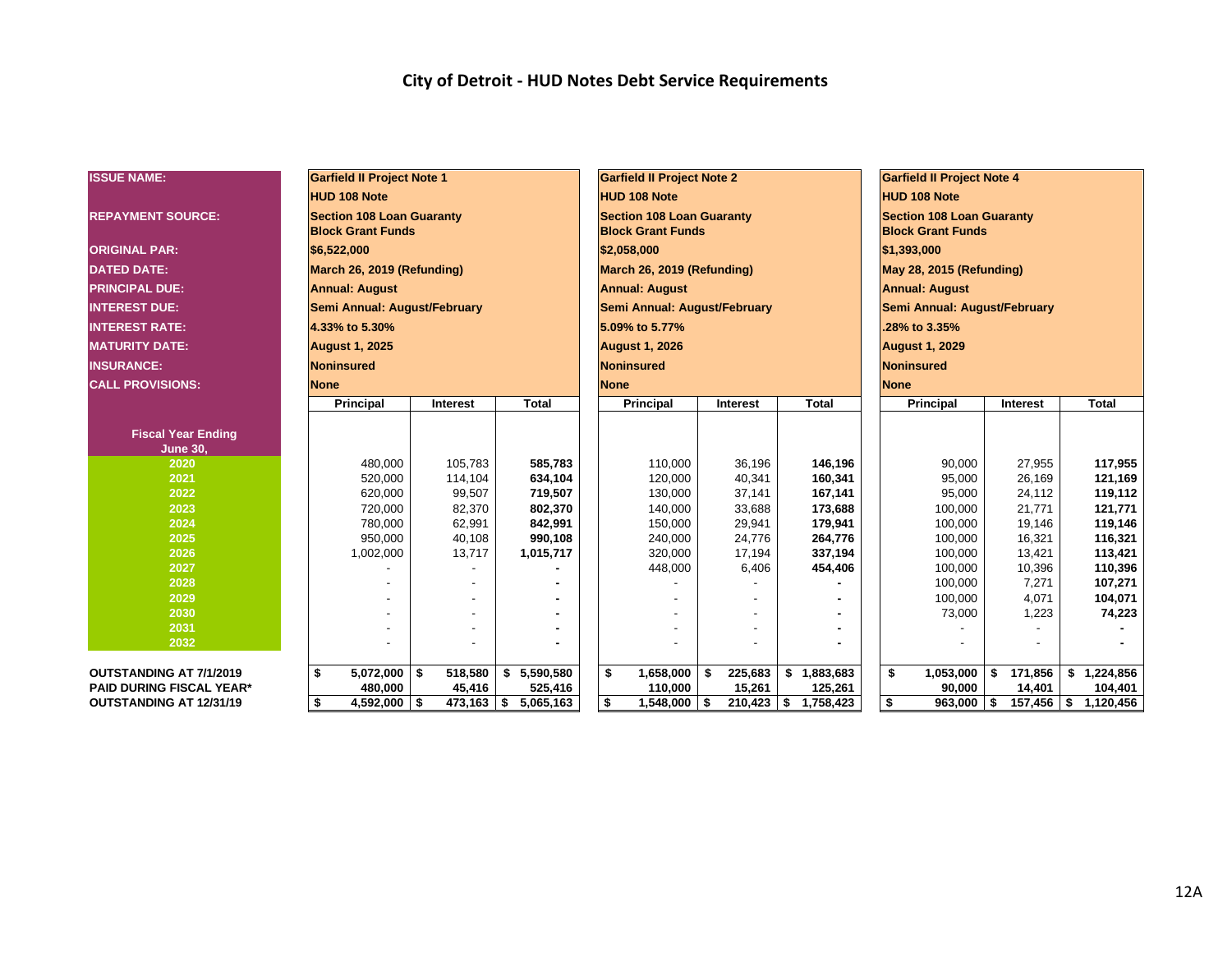#### **City of Detroit - HUD Notes Debt Service Requirements**

| <b>ISSUE NAME:</b>              | <b>Garfield II Project Note 3</b>                            |                            |                 |                            | <b>Fort Shelby Project</b>                                   |                      |                 |    |              |                            | <b>Woodward Garden Project 1</b>                             |        |             |           |              |  |  |
|---------------------------------|--------------------------------------------------------------|----------------------------|-----------------|----------------------------|--------------------------------------------------------------|----------------------|-----------------|----|--------------|----------------------------|--------------------------------------------------------------|--------|-------------|-----------|--------------|--|--|
|                                 | <b>HUD 108 Note</b>                                          |                            |                 |                            | <b>HUD 108 Note</b>                                          |                      |                 |    |              |                            | <b>HUD 108 Note</b>                                          |        |             |           |              |  |  |
| <b>REPAYMENT SOURCE:</b>        | <b>Section 108 Loan Guaranty</b><br><b>Block Grant Funds</b> |                            |                 |                            | <b>Section 108 Loan Guaranty</b><br><b>Block Grant Funds</b> |                      |                 |    |              |                            | <b>Section 108 Loan Guaranty</b><br><b>Block Grant Funds</b> |        |             |           |              |  |  |
| <b>ORIGINAL PAR:</b>            | \$6,697,000                                                  |                            |                 |                            | \$18,700,000                                                 |                      |                 |    |              |                            | \$7,050,000                                                  |        |             |           |              |  |  |
| <b>DATED DATE:</b>              | May 28, 2015 (Refunding)                                     |                            |                 | March 26, 2019 (Refunding) |                                                              |                      |                 |    |              | March 26, 2019 (Refunding) |                                                              |        |             |           |              |  |  |
| <b>PRINCIPAL DUE:</b>           | <b>Annual: August</b>                                        |                            |                 |                            | <b>Annual: August</b>                                        |                      |                 |    |              |                            | <b>Annual: August</b>                                        |        |             |           |              |  |  |
| <b>INTEREST DUE:</b>            | Semi Annual: August/February                                 |                            |                 |                            | Semi Annual: August/February                                 |                      |                 |    |              |                            | Semi Annual: August/February                                 |        |             |           |              |  |  |
| <b>INTEREST RATE:</b>           | .93% to 3.35%                                                |                            |                 |                            | 4.33% to 5.34%                                               |                      |                 |    |              |                            | 4.48% to 5.05%                                               |        |             |           |              |  |  |
| <b>MATURITY DATE:</b>           | <b>August 1, 2029</b>                                        |                            |                 |                            | <b>August 1, 2026</b>                                        |                      |                 |    |              |                            | <b>August 1, 2021</b>                                        |        |             |           |              |  |  |
| <b>INSURANCE:</b>               | <b>Noninsured</b>                                            |                            |                 |                            | <b>Noninsured</b>                                            |                      |                 |    |              |                            | Noninsured                                                   |        |             |           |              |  |  |
| <b>CALL PROVISIONS:</b>         | <b>None</b>                                                  |                            |                 | <b>None</b>                |                                                              |                      |                 |    |              |                            | <b>None</b>                                                  |        |             |           |              |  |  |
|                                 | <b>Principal</b>                                             | Interest                   | <b>Total</b>    |                            | <b>Principal</b>                                             |                      | <b>Interest</b> |    | <b>Total</b> |                            | <b>Principal</b>                                             |        | Interest    |           | <b>Total</b> |  |  |
|                                 |                                                              |                            |                 |                            |                                                              |                      |                 |    |              |                            |                                                              |        |             |           |              |  |  |
| <b>Fiscal Year Ending</b>       |                                                              |                            |                 |                            |                                                              |                      |                 |    |              |                            |                                                              |        |             |           |              |  |  |
| <b>June 30,</b><br>2020         | 184,000                                                      | 193,747                    | 377,747         |                            | 1,250,000                                                    |                      | 263,247         |    | 1,513,247    |                            | 1,200,000                                                    |        | 43,731      |           | 1,243,731    |  |  |
| 2021                            | 190,000                                                      | 190,137                    | 380,137         |                            | 1,250,000                                                    |                      | 286,943         |    | 1,536,943    |                            | 1,250,000                                                    |        | 23,648      |           | 1,273,648    |  |  |
| 2022                            | 200,000                                                      | 185,906                    | 385,906         |                            | 1,500,000                                                    |                      | 248,730         |    | 1,748,730    | 300,000<br>3,855           |                                                              |        |             |           | 303,855      |  |  |
| 2023                            | 220,000                                                      | 180,861                    | 400,861         |                            | 1,500,000                                                    |                      | 210,353         |    | 1,710,353    |                            |                                                              |        |             |           |              |  |  |
| 2024                            | 230,000                                                      | 174,946                    | 404,946         |                            | 1,500,000                                                    |                      | 171,615         |    | 1,671,615    |                            |                                                              |        |             |           |              |  |  |
| 2025                            | 260,000                                                      | 168,021                    | 428,021         |                            | 1,500,000                                                    |                      | 131,970         |    | 1,631,970    |                            |                                                              |        |             |           |              |  |  |
| 2026                            | 400,000                                                      | 158,416                    | 558,416         |                            | 2,000,000                                                    |                      | 84,580          |    | 2,084,580    |                            |                                                              |        |             |           |              |  |  |
| 2027                            | 600,000                                                      | 143,216                    | 743,216         |                            | 2,000,000                                                    |                      | 28,600          |    | 2,028,600    |                            |                                                              |        |             |           |              |  |  |
| 2028                            | 900.000                                                      | 119,741                    | 1,019,741       |                            |                                                              |                      |                 |    |              |                            |                                                              |        |             |           |              |  |  |
| 2029                            | 1,400,000                                                    | 82,816                     | 1,482,816       |                            |                                                              |                      |                 |    |              |                            |                                                              |        |             |           |              |  |  |
| 2030                            | 1,793,000                                                    | 30,033                     | 1,823,033       |                            |                                                              |                      |                 |    |              |                            |                                                              |        |             |           |              |  |  |
| 2031                            |                                                              |                            |                 |                            |                                                              |                      |                 |    |              |                            |                                                              |        |             |           |              |  |  |
| 2032                            |                                                              |                            |                 |                            |                                                              |                      |                 |    |              |                            |                                                              |        |             |           |              |  |  |
| <b>OUTSTANDING AT 7/1/2019</b>  | \$<br>6,377,000                                              | \$1,627,835                | 8,004,835<br>\$ | \$                         | 12,500,000                                                   | \$                   | 1,426,037       |    | \$13,926,037 |                            | 2,750,000<br>\$                                              | -\$    | 71,234      | \$        | 2,821,234    |  |  |
| <b>PAID DURING FISCAL YEAR*</b> | 184,000                                                      | 97,738                     | 281,738         |                            | 1,250,000                                                    | 113,307<br>1,363,307 |                 |    |              | 1,200,000                  |                                                              | 23,939 |             | 1,223,939 |              |  |  |
| <b>OUTSTANDING AT 12/31/19</b>  | \$<br>6,193,000                                              | <b>S</b><br>$1,530,097$ \$ | 7,723,097       | \$                         | 11,250,000                                                   | \$                   | 1,312,730       | \$ | 12,562,730   |                            | \$<br>$1,550,000$ \ \$                                       |        | $47,295$ \$ |           | 1,597,295    |  |  |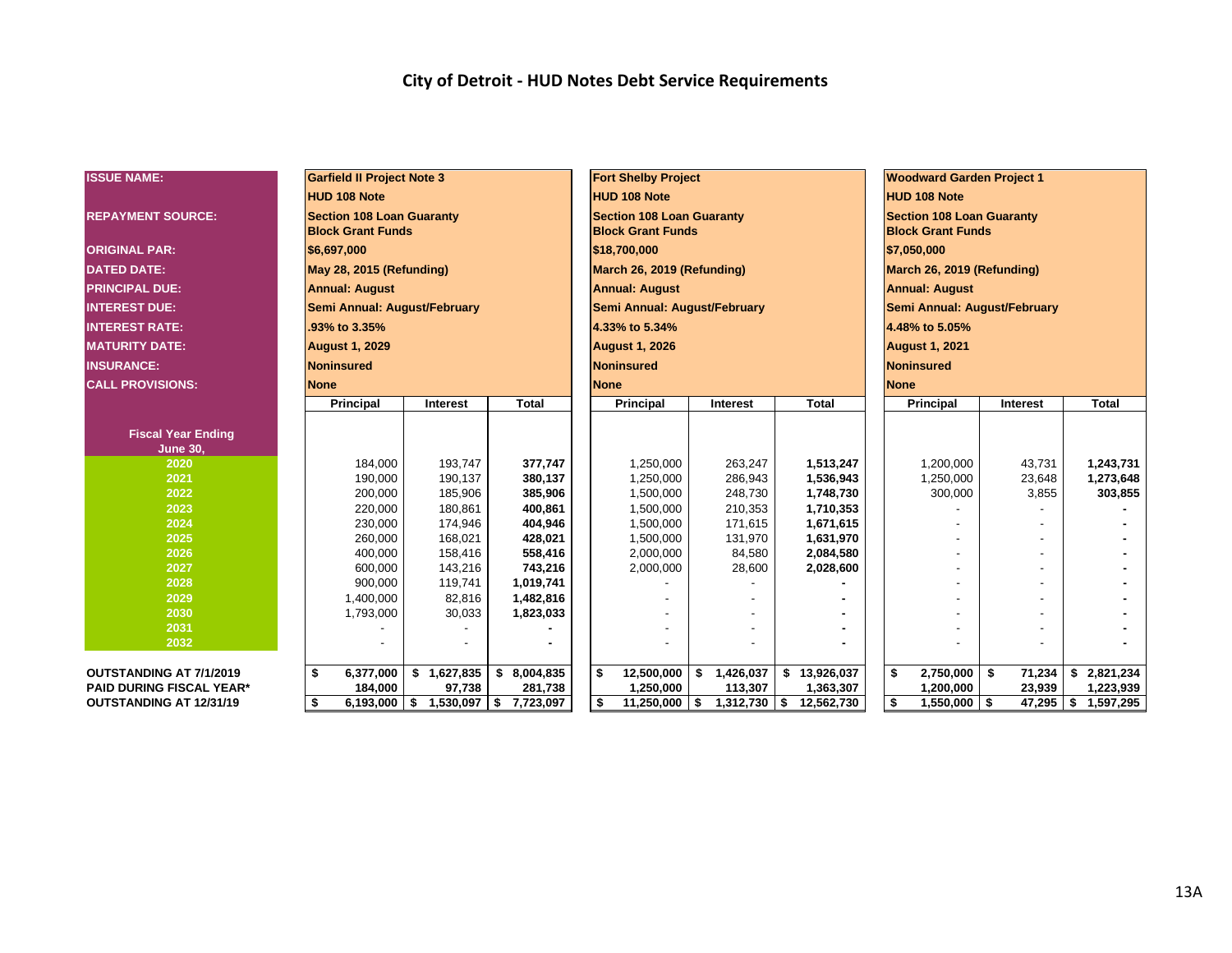#### **City of Detroit - HUD Notes Debt Service Requirements**

| <b>ISSUE NAME:</b>              | <b>Woodward Garden Project 2</b>                             |                                           |              | <b>Woodward Garden Project 3</b>                             |  |                        |                                       |            |                        |  |                |    |              |  |
|---------------------------------|--------------------------------------------------------------|-------------------------------------------|--------------|--------------------------------------------------------------|--|------------------------|---------------------------------------|------------|------------------------|--|----------------|----|--------------|--|
|                                 | <b>HUD 108 Note</b>                                          |                                           |              | <b>HUD 108 Note</b>                                          |  |                        |                                       |            |                        |  |                |    |              |  |
| <b>REPAYMENT SOURCE:</b>        | <b>Section 108 Loan Guaranty</b><br><b>Block Grant Funds</b> |                                           |              | <b>Section 108 Loan Guaranty</b><br><b>Block Grant Funds</b> |  |                        |                                       |            |                        |  |                |    |              |  |
| <b>ORIGINAL PAR:</b>            | \$6,197,000                                                  |                                           |              | \$5,753,000                                                  |  |                        |                                       |            |                        |  |                |    |              |  |
| <b>DATED DATE:</b>              | June 12, 2008                                                |                                           |              | May 28, 2015 (Refunding)                                     |  |                        |                                       |            |                        |  |                |    |              |  |
| <b>PRINCIPAL DUE:</b>           | <b>Annual: August</b>                                        |                                           |              | <b>Annual: August</b>                                        |  |                        |                                       | <b>ALL</b> |                        |  |                |    |              |  |
| <b>INTEREST DUE:</b>            | Semi Annual: August/February                                 |                                           |              | Semi Annual: August/February                                 |  |                        |                                       |            |                        |  |                |    |              |  |
| <b>INTEREST RATE:</b>           | 2.66% to 4.35%                                               |                                           |              | .83% to 3.55%                                                |  |                        |                                       |            |                        |  |                |    |              |  |
| <b>MATURITY DATE:</b>           | <b>August 1, 2028</b>                                        |                                           |              | <b>August 1, 2031</b>                                        |  |                        |                                       |            |                        |  |                |    |              |  |
| <b>INSURANCE:</b>               | Noninsured                                                   |                                           |              | <b>Noninsured</b>                                            |  |                        |                                       |            |                        |  |                |    |              |  |
| <b>CALL PROVISIONS:</b>         | <b>None</b>                                                  |                                           |              | <b>None</b>                                                  |  |                        |                                       |            |                        |  |                |    |              |  |
|                                 | Principal                                                    | Interest                                  | <b>Total</b> | <b>Total</b><br>Principal<br>Interest                        |  |                        |                                       |            | Principal              |  | Interest       |    | <b>Total</b> |  |
|                                 |                                                              |                                           |              |                                                              |  |                        |                                       |            |                        |  |                |    |              |  |
| <b>Fiscal Year Ending</b>       |                                                              |                                           |              |                                                              |  |                        |                                       |            |                        |  |                |    |              |  |
| <b>June 30,</b><br>2020         |                                                              | 167,180                                   | 167,180      | 281,000                                                      |  | 144,619                | 425,619                               |            | $4,581,000$ \$<br>\$   |  | 1,101,238      |    | 5,682,238    |  |
| 2021                            | 148.000                                                      | 164,641                                   | 312,641      | 434,057<br>295,000<br>139,057                                |  |                        |                                       |            | \$<br>$4,864,000$ \ \$ |  | 1,103,297      |    | 5,967,297    |  |
| 2022                            | 170,000                                                      | 158,933                                   | 328,933      | 310,000                                                      |  | 132,494                | 442,494                               |            | \$<br>$4,321,000$ \ \$ |  | 983,437        |    | 5,304,437    |  |
| 2023                            | 200,000                                                      | 151,932                                   | 351,932      | 325,000                                                      |  | 124,870                | 449,870                               |            | \$<br>$4,271,000$ \ \$ |  | 872,231        |    | 5,143,231    |  |
| 2024                            | 300,000                                                      | 142,207                                   | 442,207      | 342,000                                                      |  | 116,101                | 458,101                               |            | \$<br>$4,478,000$ \\$  |  | 755,673        |    | 5,233,673    |  |
| 2025                            | 400,000                                                      | 128,252                                   | 528,252      | 359,000                                                      |  | 106,197                | 465,197                               |            | \$<br>$4,553,000$ \$   |  | 630,361        |    | 5,183,361    |  |
| 2026                            | 650,000                                                      | 106,770                                   | 756,770      | 377,000                                                      |  | 95,521                 | 472,521                               |            | \$<br>$5,024,000$ \$   |  | 492,014        |    | 5,516,014    |  |
| 2027                            | 1,100,000                                                    | 70,192                                    | 1,170,192    | 396,000                                                      |  | 83,822                 | 479,822                               |            | \$<br>$4,644,000$ \$   |  | 342,632        |    | 4,986,632    |  |
| 2028                            | 1,099,000                                                    | 23,519                                    | 1,122,519    | 417,000                                                      |  | 71,116                 | 488,116                               |            | \$<br>$2,516,000$ \$   |  | 221,646        |    | 2,737,646    |  |
| 2029                            |                                                              |                                           |              | 438,000                                                      |  | 57,431                 | 495,431                               |            | \$<br>$1,938,000$ \$   |  | 144,318        |    | 2,082,318    |  |
| 2030                            |                                                              |                                           |              | 460,000                                                      |  | 42,609                 | 502,609                               |            | \$<br>$2,326,000$ \$   |  | 73,865         |    | 2,399,865    |  |
| 2031                            |                                                              |                                           |              | 483,000                                                      |  | 26,451                 | 509,451                               |            | \$<br>$483,000$ \$     |  | 26,451         |    | 509,451      |  |
| 2032                            |                                                              |                                           |              | 507,000                                                      |  | 8,999                  | 515,999                               |            | \$<br>$507,000$ \$     |  | 8,999          |    | 515,999      |  |
|                                 |                                                              |                                           |              |                                                              |  |                        |                                       |            |                        |  |                |    |              |  |
| <b>OUTSTANDING AT 7/1/2019</b>  | 4,067,000<br>\$                                              | \$1,113,626                               | \$5,180,626  | 4,990,000<br>\$                                              |  | $\overline{1,149,287}$ | \$6,139,287                           |            | 44,506,000             |  | 6,756,161      | \$ | 51,262,161   |  |
| <b>PAID DURING FISCAL YEAR*</b> |                                                              | 83,590                                    | 83,590       | 281,000                                                      |  | 73,630                 | 354,630                               |            | 4,581,000              |  | 520,582        |    | 5,101,582    |  |
| OUTSTANDING AT 12/31/19         | \$                                                           | $4,067,000$   \$ 1,030,036   \$ 5,097,036 |              | \$                                                           |  |                        | $4,709,000$ \$ 1,075,657 \$ 5,784,657 |            | \$<br>$39,925,000$ \$  |  | $6,235,579$ \$ |    | 46,160,579   |  |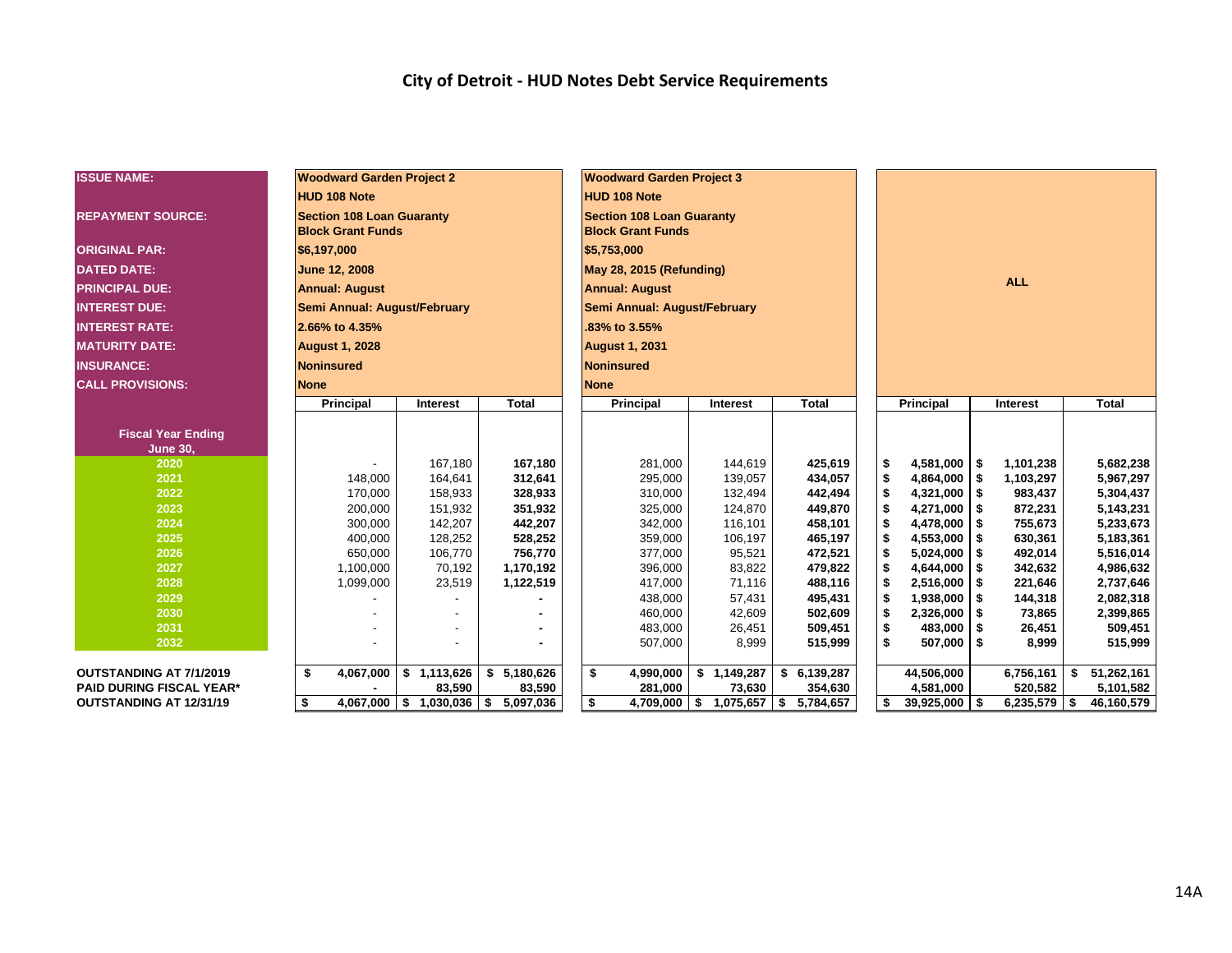#### **City of Detroit - UTGO Debt Service Requirements Summary**

| <b>Fiscal Year Ending</b> | <b>UTGO</b> |               |    | 2nd Lien    | 4th Lien          | <b>UTGO</b>        |  |  |  |
|---------------------------|-------------|---------------|----|-------------|-------------------|--------------------|--|--|--|
| June 30                   |             | (stand alone) |    | <b>DSA</b>  | <b>DSA</b>        | <b>Obligations</b> |  |  |  |
| 2020                      |             | 17,972,500    |    | 9,827,630   | 36,665,687        | 64,465,817         |  |  |  |
| 2021                      |             | 16,912,000    |    | 9,825,710   | 35,919,553        | 62,657,263         |  |  |  |
| 2022                      |             | 10,221,000    |    | 9,824,594   | 27,770,871        | 47,816,465         |  |  |  |
| 2023                      |             | 10,218,000    |    | 9,828,024   | 23,944,817        | 43,990,841         |  |  |  |
| 2024                      |             | 10,219,000    |    | 9,828,621   | 19,200,507        | 39,248,128         |  |  |  |
| 2025                      |             | 10,218,250    |    | 9,826,919   | 10,881,531        | 30,926,700         |  |  |  |
| 2026                      |             | 10,220,250    |    | 9,828,854   | 5,631,115         | 25,680,219         |  |  |  |
| 2027                      |             | 10,219,250    |    | 9,827,125   | 5,629,409         | 25,675,784         |  |  |  |
| 2028                      |             | 10,219,750    |    | 9,824,431   | 5,625,885         | 25,670,066         |  |  |  |
| 2029                      |             | 10,221,000    |    | 9,827,843   |                   | 20,048,843         |  |  |  |
| 2030                      |             | 10,222,250    |    | 9,824,431   |                   | 20,046,681         |  |  |  |
| 2031                      |             | 10,217,750    |    | 9,826,057   |                   | 20,043,807         |  |  |  |
| 2032                      |             | 10,222,000    |    | 9,828,955   |                   | 20,050,955         |  |  |  |
| 2033                      |             | 10,218,750    |    | 9,824,568   |                   | 20,043,318         |  |  |  |
| 2034                      |             | 10,217,500    |    | 9,823,921   |                   | 20,041,421         |  |  |  |
| 2035                      |             | 10,222,250    |    | 9,827,202   |                   | 20,049,452         |  |  |  |
| 2036                      |             | 10,221,750    |    | 9,824,598   |                   | 20,046,348         |  |  |  |
| 2037                      |             | 10,220,250    |    |             |                   | 10,220,250         |  |  |  |
| 2038                      |             | 10,221,750    |    |             |                   | 10,221,750         |  |  |  |
| Total                     | \$          | 208,625,250   | \$ | 167,049,484 | \$<br>171,269,375 | \$<br>546,944,109  |  |  |  |